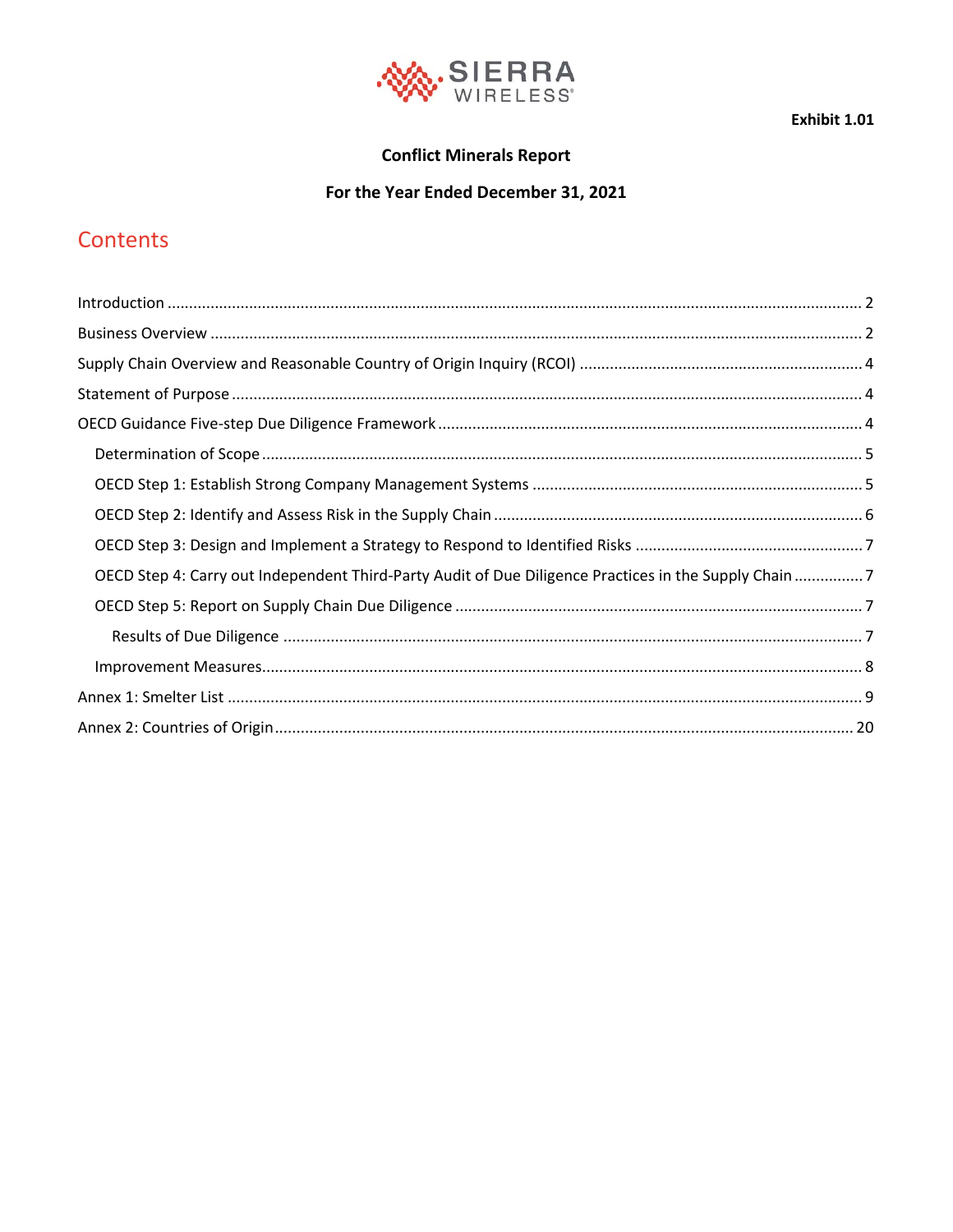*We have made statements in this conflict minerals report that may constitute forward-looking statements about our plans to take additional actions or to implement additional policies or procedures with respect to our due diligence efforts to determine the origin of conflict minerals contained in our products. We undertake no obligation to publicly update or revise any forward-looking statement, whether because of new information, future events or otherwise. Our reporting obligations under the conflict minerals rules may change in the future and our ability to implement certain processes or obtain information from our suppliers may differ materially from those anticipated or implied in this report. References to our website in this document are intended to provide inactive, textual references only; and the information contained on our website is not incorporated by reference into this Conflict Minerals report or our Form SD filed with the U.S. Securities and Exchange Commission and should not be considered part of our Conflict Minerals Report or Form SD.*

## <span id="page-1-0"></span>Introduction

Pursuant to Rule 13p-1 of the Securities Exchange Act of 1934, as amended (the "Rule"), Sierra Wireless, Inc. ("Sierra Wireless," the "Company," "we," "us" and "our") conducted a reasonable country of origin inquiry ("RCOI") on its supply chain and undertook due diligence measures to determine whether the "conflict minerals" contained in and necessary to the functionality or production of its products originated from the Democratic Republic of the Congo or an adjoining country (collectively, the "Covered Countries"). As used in this report, the term "conflict minerals" includes gold, cassiterite, columbite-tantalite, wolframite and their derivatives tin, tantalum, and tungsten (along with gold, "3TG").

A copy of this Conflict Minerals Report is publicly available on our website at www.sierrawireless.com/company/corporate-sustainability.

### <span id="page-1-1"></span>Business Overview

Sierra Wireless (NASDAQ: Sierra Wireless) (TSX: SW) is a world leading Internet of Things ("IoT") solutions provider. Founded in 1993, the company is headquartered in Richmond, British Columbia, Canada, and services a global market for its products. By combining edge devices, connectivity services and our cloud software platform into simple, integrated IoT solutions, we enable organizations to unlock value in the connected economy.

### **Connectivity**

### **Smart Connectivity**

We offer Smart Connectivity and Enhanced Carrier Connectivity options to provide one point of accountability to our customers, ensuring their critical business assets are always connected. Both services leverage Sierra Wireless' 24/7/365 Global Network Operation Center (GNOC) and our partnerships with over 600 networks in more than 190 countries

### **Managed Connectivity**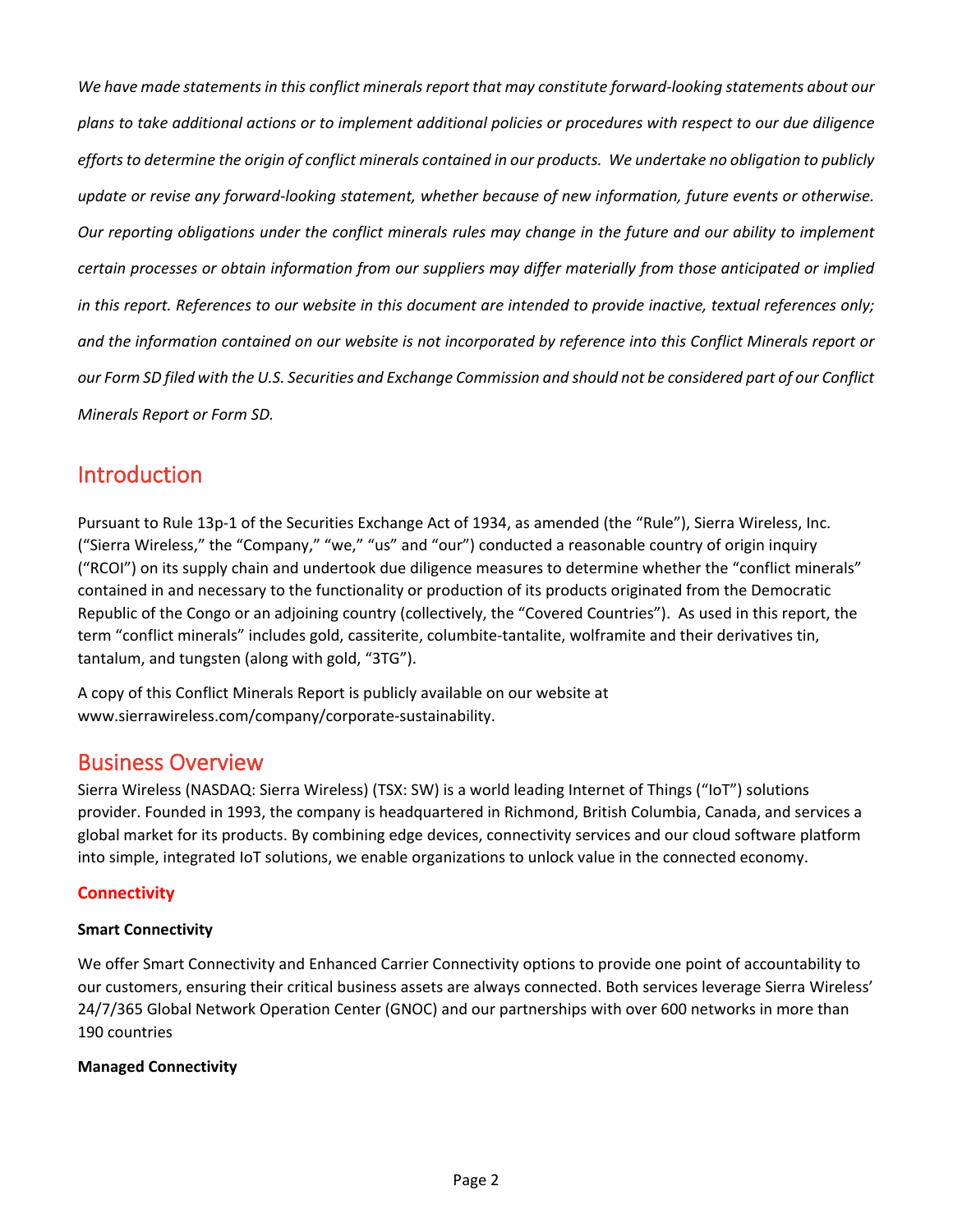Our Managed Network Services provide customers with reliable and secure wireless broadband connectivity when and where they need it, by combining our industry-leading hardware portfolio with multi-network connectivity access.

### **Modules**

#### **Cellular Wireless IoT Modules**

Sierra Wireless' world-class and market-leading portfolio of cellular wireless IoT modules provides original equipment manufacturers (OEMs) with 5G, 4G LTE, 3G/2G, LPWA, Wi-Fi, Bluetooth and GNSS connectivity with simple, scalable and secure solutions that accelerate product development and deployment. This portfolio of secure IoT modules features built-in edge-to-cloud connectivity and both cloud and industrial application programming interface (APIs).

#### **Embedded Broadband**

Our Embedded Broadband segment is comprised of industrial-grade modules that provide unprecedented speed, bandwidth and network performance for connecting to the world's 5G and 4G networks. These high-speed modules are typically used in mobile computing and enterprise networking markets.

### **Router Solutions**

#### **Gateway Solutions**

Our Gateway Solutions address a broad range of market applications within the mobility, industrial, and enterprise market segments. Our products are known for their technical capability and high reliability in missioncritical applications. These gateways leverage our expertise in wireless technologies and offer the latest capabilities in 5G, 4G LTE, LPWA, Wi-Fi, Bluetooth, GNSS and FirstNet.

### **IoT Applications**

Within our IoT Applications division, we offer market ready IoT solutions including asset, satellite and fleet tracking and alarm communications. These solutions and services also benefit from our IoT cloud platform services, which customers can use to help connect devices to mobile networks, manage their devices and build new IoT applications.

#### **Octave**

Octave is our all-in-one edge-to-cloud solution that enables customers to securely extract, orchestrate and act on data from their industrial assets to the cloud. With Octave, customers can focus on data, eliminating the need to build IoT infrastructure from scratch, putting the focus solely on innovative IoT applications.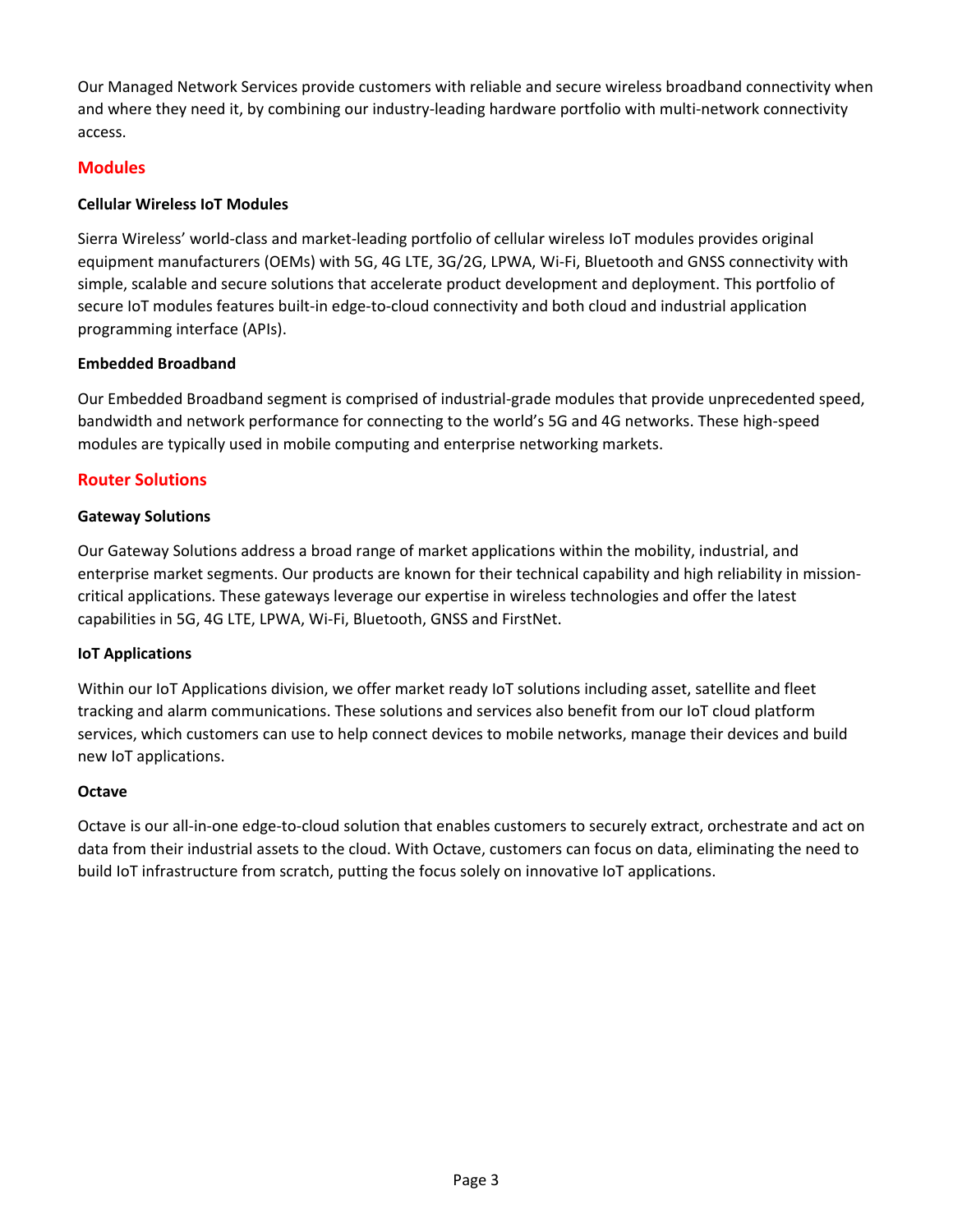## <span id="page-3-0"></span>Supply Chain Overview and Reasonable Country of Origin Inquiry (RCOI)

While we perform certain supply chain related functions in-house, we outsource our manufacturing, including procurement of certain parts, kitting, logistics, assembly, testing and repair. We use several contract manufacturers and logistics partners to provide an end-to-end supply chain solution that covers procurement, manufacturing, repair and logistics services. We also use manufacturing partners to support regional manufacturing requirements and certain select products including more complex, lower volume devices. By using the fully integrated supply chain services provided by these manufacturing partners, we optimize product costs, improve alignment with our international customer base and achieve increased operating efficiencies and scalability.

After conducting an internal assessment of our hardware products and the components within our products, we determined that most of our embedded wireless modules, intelligent routers and modems contain 3TG. We therefore considered those products as part of our conflict minerals assessment. Although many of our hardware products contain 3TG, as a "downstream" company, we are many steps removed from the mining and processing of the 3TG in the supply chain. The materials used in our products come from a large network of suppliers and thus we rely on our suppliers to assist us with our RCOI and due diligence efforts. Our suppliers are also downstream in the supply chain and may have challenges like those that we face in undertaking supply chain due diligence.

In 2021, we engaged Assent Compliance ("Assent") to assist us with data collection and aggregation. Together we worked with our suppliers and other manufacturing partners to collect information about 3TG in our supply chain. Using the Responsible Minerals Initiative ("RMI") Conflict Minerals Reporting Template (CMRT), a globally recognized, industry-wide 3TG reporting standard for purposes of complying with Rule 13p-1 of the Exchange Act (the Rule), we received responses from approximately 90% of our suppliers who were identified as being "in scope" for the purposes of our RCOI. Based on the results of our RCOI, we had reason to believe that certain of the 3TG contained in our products may have originated in the Covered Countries and may not have come from recycled or scrap sources. We therefore exercised due diligence to determine the source and chain of custody of those conflict minerals.

## <span id="page-3-1"></span>Statement of Purpose

Sierra Wireless has determined that we are subject to the Rule because certain products that we contract to manufacture contain 3TG. As a result, we have adopted a Conflict Minerals Policy (available on our website at www.sierrawireless.com/company/corporate-social-responsibility/) and implemented a due diligence program to conform, in all material respects, with the internationally recognized Organisation for Economic Co-operation and Development ("OECD") Due Diligence Guidance for Responsible Supply Chains of Minerals from Conflict-Affected and High-Risk Areas (the "OECD Guidance").

## <span id="page-3-2"></span>OECD Guidance Five-Step Due Diligence Framework

- **Step 1:** Establish strong company management systems
- **Step 2:** Identify and assess risk in the supply chain
- **Step 3:** Design and implement a strategy to respond to identified risks
- **Step 4:** Carry out independent third-party audit due diligence practices in the supply chain
- **Step 5:** Report on supply chain due diligence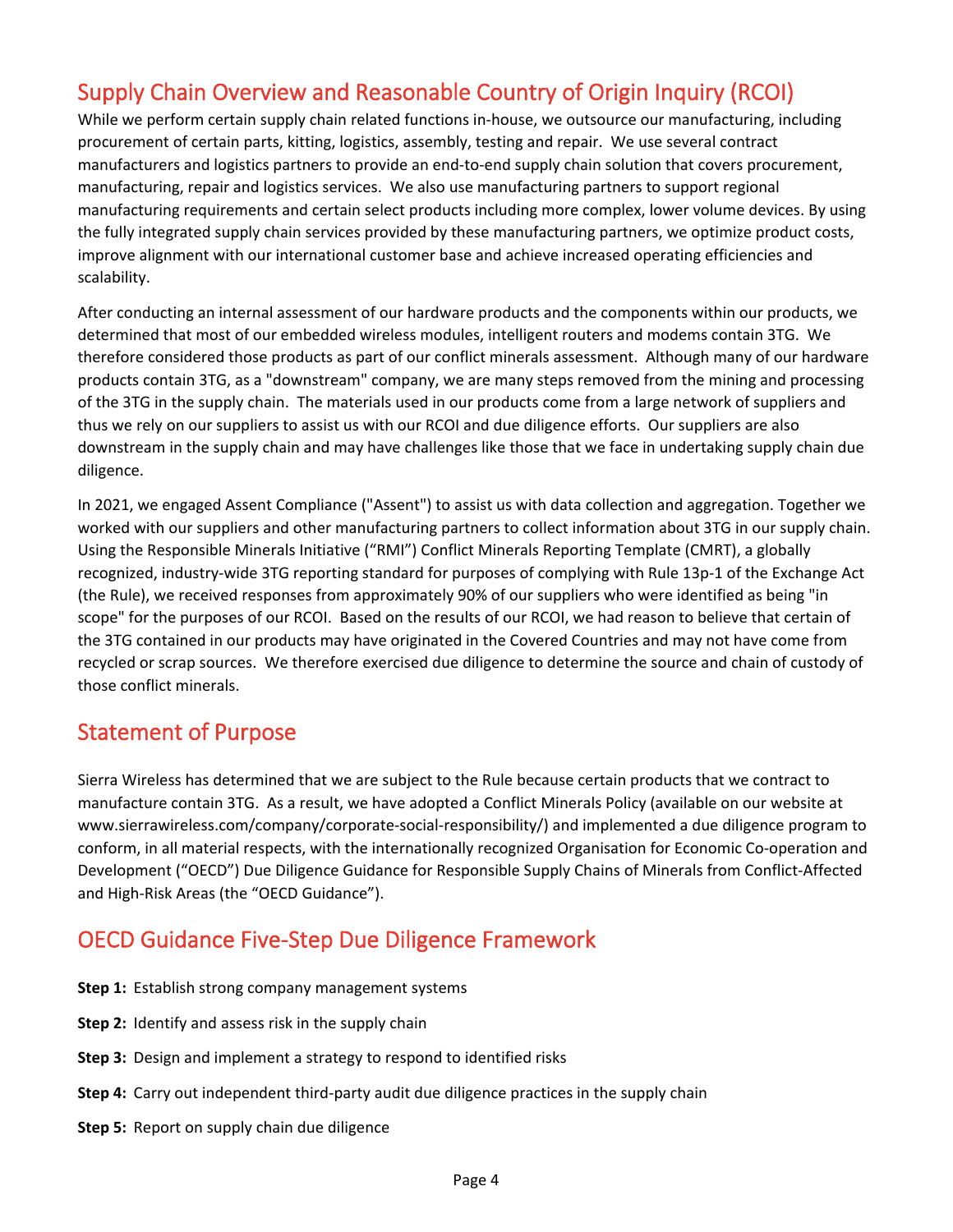This report provides information on the due diligence measures undertaken for 2021 and has not been subject to an independent private sector audit.

## <span id="page-4-0"></span>Determination of Scope

Sierra Wireless does not own manufacturing facilities and, as a result, contracts external manufacturers to produce its products. To determine which products are in scope for our RCOI and due diligence, the Company conducted a review of its products manufactured during 2021.

Our contract manufacturers were asked to provide an updated list of the suppliers of components used in our products which contain 3TG. Upon receipt of this list, our Conflict Minerals Working Group (the "Working Group") engaged in the following activities to determine the appropriate scope of suppliers that are subject to our due diligence efforts:

- 1. We analyzed our Bill of Materials ("BOM") data to extract the list of known suppliers that are engaged in the manufacturing of products containing 3TG.
- 2. We compared the list of suppliers submitted by our contract manufacturers against our BOM data to ensure consistent and comprehensive information.
- 3. We reviewed the remaining list of suppliers to eliminate products not covered by the Rule (e.g., no 3TG contained in product) and provided the resulting list of suppliers to Assent for data collection purposes.

## <span id="page-4-1"></span>OECD Step 1: Establish Strong Company Management Systems

Sierra Wireless has adopted and clearly communicated a company policy for the conflict minerals compliance program, which notes that it uses the OECD Due Diligence Guidance for Responsible Supply Chains of Minerals from Conflict-Affected and High-Risk Areas as its foundation. A public copy is available on our website at the following link: https://www.sierrawireless.com/company/corporate-sustainability. This policy is communicated to suppliers when annual conflict minerals data is requested from them. It is also provided to customers whenever Sierra Wireless smelter data is communicated to customers.

Sierra Wireless has structured internal management systems to support supply chain due diligence. The Sierra Wireless conflict minerals compliance program is managed by the Working Group, a cross-functional team whose members represent the Company's Purchasing, Customer Experience and Corporate Quality, and Finance functions. The Working Group is assisted in its efforts by third-party consultants. The Working Group is led by a Project Manager, a member of senior staff with the necessary competence, knowledge, and experience to oversee supply chain due diligence, who coordinates conflict minerals program activities and reports to senior management and the program's Steering Committee. All of these resources ensure the successful operation and monitoring of the processes that comprise the Sierra Wireless conflict minerals compliance program.

Our conflict minerals compliance program is integrated into the Company's existing policy framework and operational processes and procedures to ensure effective management, oversight and implementation. Relevant aspects of conflict minerals compliance are documented in the following:

- Sierra Wireless Conflict Minerals Policy
- Quality Agreement: The Quality Agreement stipulates the quality and corporate sustainability standards we expect of our suppliers in the provision of goods to be incorporated into Company products.
- Global Supply Agreement: The Global Supply Agreement is a standard form contract that governs the relationship between the Company and its suppliers that, among other things, stipulates our corporate social responsibility standards.
- Sierra Wireless Conflict Minerals Due Diligence Implementation resources.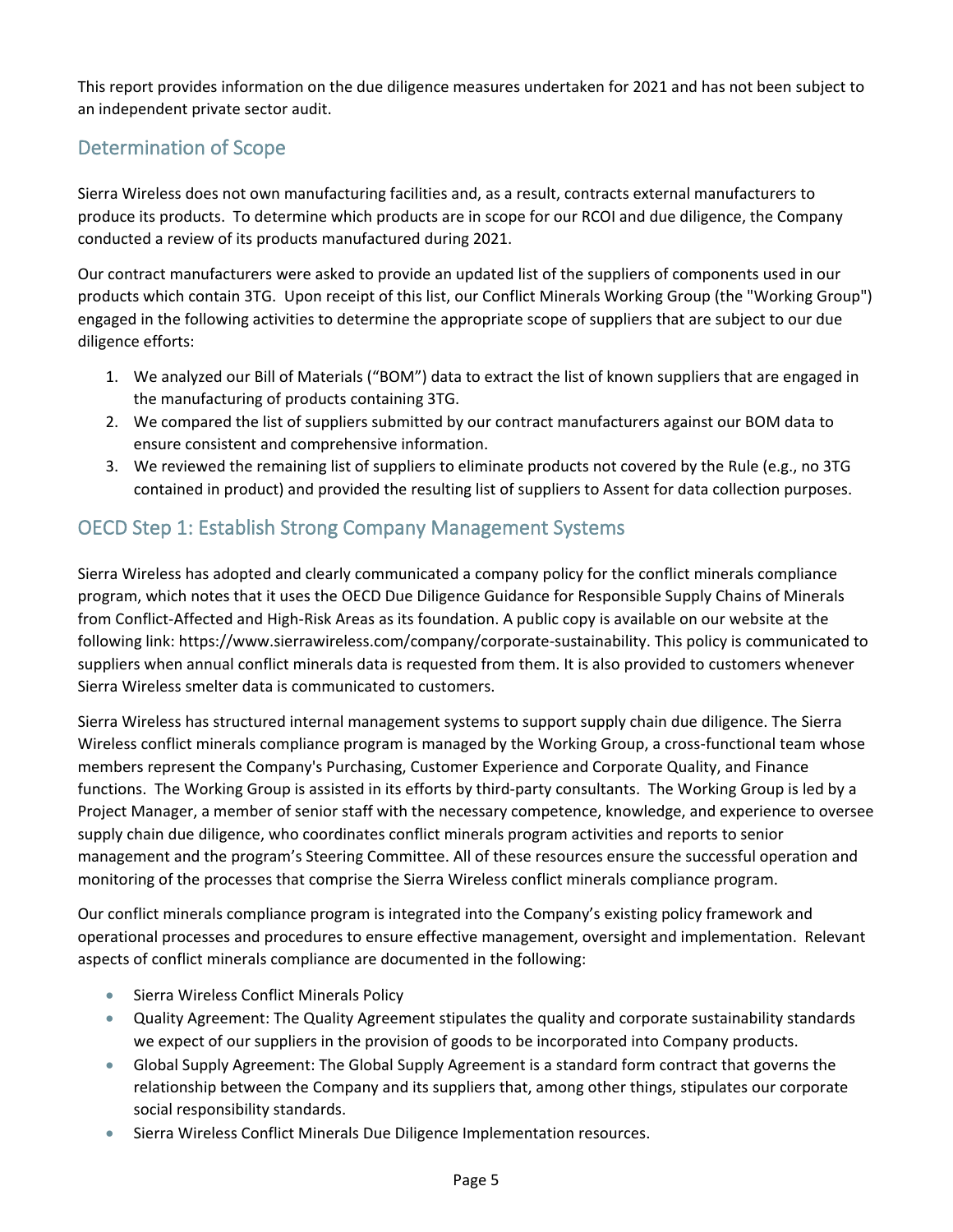- Sierra Wireless Corporate Website: www.sierrawireless.com.
- Grievance Mechanism: We have a dedicated electronic mailbox used for communications regarding our Conflict Minerals program and a business conduct hotline that provides a mechanism for anyone who has concerns related to business conduct, including concerns related to conflict minerals, to report those concerns in a confidential and, if desired, anonymous manner.

Sierra Wireless has established a system of control and transparency over the mineral supply chain. This system was designed to identify the smelters and refiners in our minerals supply chain. The specific details are discussed in OECD Step 2. All records are maintained for a minimum of five years. The system was also designed to strengthen company engagement with suppliers. Sierra Wireless has implemented a reasonable country of origin ("RCOI") process to collect conflict minerals data on an annual basis. Additionally, conflict minerals compliance is included in all supplier agreements as well as our quality and corporate sustainability management frameworks. There is also a program in place to improve the number and quality of supplier responses year over year.

As recommended in the OECD Guidance, Sierra Wireless supports RMI, an industry initiative that audits due diligence activities of smelters and refiners. The RMI is a joint initiative of the Responsible Business Alliance ("RBA") and the Global Enabling Sustainability Initiative ("GeSI") and has become one of the most utilized and respected resources for companies from a range of industries addressing conflict minerals issues in their supply chains and therefore, as part of our due diligence, we rely on data obtained through our membership in the RMI.

### <span id="page-5-0"></span>OECD Step 2: Identify and Assess Risk in the Supply Chain

We designed our RCOI process in accordance with the OECD Guidance. Our RCOI process involves two stages:

- Stage 1 Supplier RCOI (corresponds to Step 2A of the OECD Guidance)
- Stage 2 Smelter RCOI (corresponds to Steps 2B, C, and D of the OECD Guidance)

For the 2021 reporting period, our RCOI process was executed by Assent Compliance with assistance from the Company's Working Group.

We have designed our Supplier RCOI around collecting the data provided in the CMRT to reasonably identify all of the smelters and refiners in the supply chain. All suppliers subject to our due diligence efforts are requested to submit the most recently available version of the CMRT. Given our downstream position in the 3TG supply chain, we rely on our suppliers to identify smelters and refineries through the CMRT. To gather the smelter and refiner information, we engage suppliers either directly or indirectly through our contract manufacturers. For 2021, we surveyed 194 of our suppliers and received 175 responses.

We review supplier responses for accuracy and completeness. The supplier-provided smelter data is aggregated into a single list of smelters. We subsequently reviewed the final smelter list and compared it against industry peers to determine if we have reasonably identified all the smelters and refiners in our supply chain. Through this process, we determined that our suppliers identified 335 3TG smelters and refiners in their supply chains.

The Smelter RCOI was designed to identify the scope of the risk assessment of the 3TG supply chain. We engaged by attempting to contact each smelter that our suppliers identified in our supply chain to determine whether they sourced from the Covered Countries. For smelters that confirmed or responded, either directly or through industry associations, that they did not source from the Covered Countries but who were not recognized as conformant to the Responsible Minerals Assurance Process ("RMAP"), we reviewed publicly available information to determine whether there was any evidence that contradicted the smelter's declaration. In doing so we reviewed sources such as NGO publications, including the Enough Project, Global Witness, Southern Africa Resource Watch and Radio Okapi. We also consulted the most recent United Nations Group of Experts' reports on the DRC and performed public internet searches. If smelters did not respond to our inquiry, we reviewed the same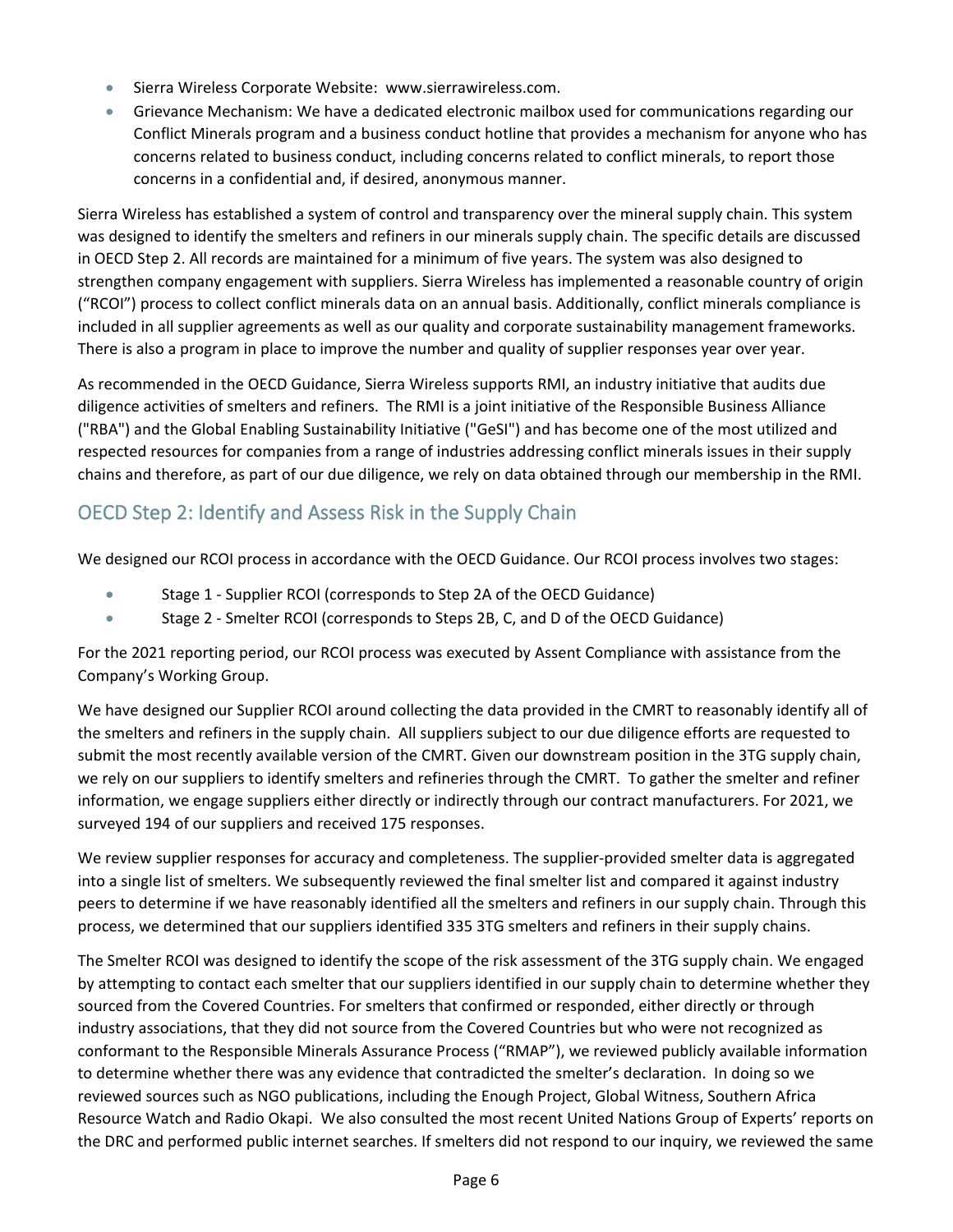publicly available sources to determine whether there was reason to believe the smelter may have sourced from the Covered Countries during the reporting period.

As a result, the smelter RCOI process determined that of the 335 smelters and refiners, 249 are RMAP conformant or RMAP active, 69 are not enrolled and 17 are non-conformant smelters and refiners indicating that they have not passed an audit for this reporting period. In 2021, we conducted risk mitigation on the non-conformant smelters (see OECD Step 3 below) as part of our ongoing due diligence.

### <span id="page-6-0"></span>OECD Step 3: Design and Implement a Strategy to Respond to Identified Risks

The findings of our RCOI process were reported to our Chief Financial Officer, the designated member of senior management, to outline the potential risks identified in the supply chain.

We then devised and adopted a risk management plan. Since most of our suppliers reported their smelter data at the company level, we first determined if 3TG was in the products we bought from the 17 suppliers that listed non-conformant smelters. If it was contained in the products we bought from those suppliers, we then leveraged our position in the supply chain to encourage these suppliers to provide smelter data more specific to the products we bought from them.

Additionally, there were 11 suppliers that listed high-risk smelters in their supply chain. We are proactively working with them to confirm that the 3TG they process comes from responsible sources and to find alternative solutions to remove high-risk smelters from their supply chain. If we are unsuccessful in these efforts, we plan to take other appropriate steps, as necessary, including sourcing from alternate suppliers if possible.

## <span id="page-6-1"></span>OECD Step 4: Carry out Independent Third-Party Audit of Due Diligence Practices in the Supply Chain

The OECD Guidance recommends an independent third-party audit of smelters and refiners in 3TG supply chains. We support a recognized and industry-wide program of third-party audits through our RMI membership. Other industry-wide efforts include those of the London Bullion Market Association ("LBMA") and the Responsible Jewelry Council ("RJC").

### <span id="page-6-2"></span>OECD Step 5: Report on Supply Chain Due Diligence

### <span id="page-6-3"></span>Results of Due Diligence

Based on the Working Group's analysis of the information provided by our suppliers, we identified 335 smelters that may have been used to process the 3TG in our products. Those smelters are listed in Annex 1 hereto.

<span id="page-6-4"></span>Publicly available version of our 2021 and prior year reports can be found on our website at the following link: https://www.sierrawireless.com/company/corporate-social-responsibility. We conducted due diligence and risk mitigation activities as outlined above in OECD Steps 2 and 3 with the result that there are eight non-conformant smelters and refiners on the list of legitimate smelters and refiners. As noted below, we will continue to engage with our suppliers regarding any high-risk smelters identified during our risk analysis process.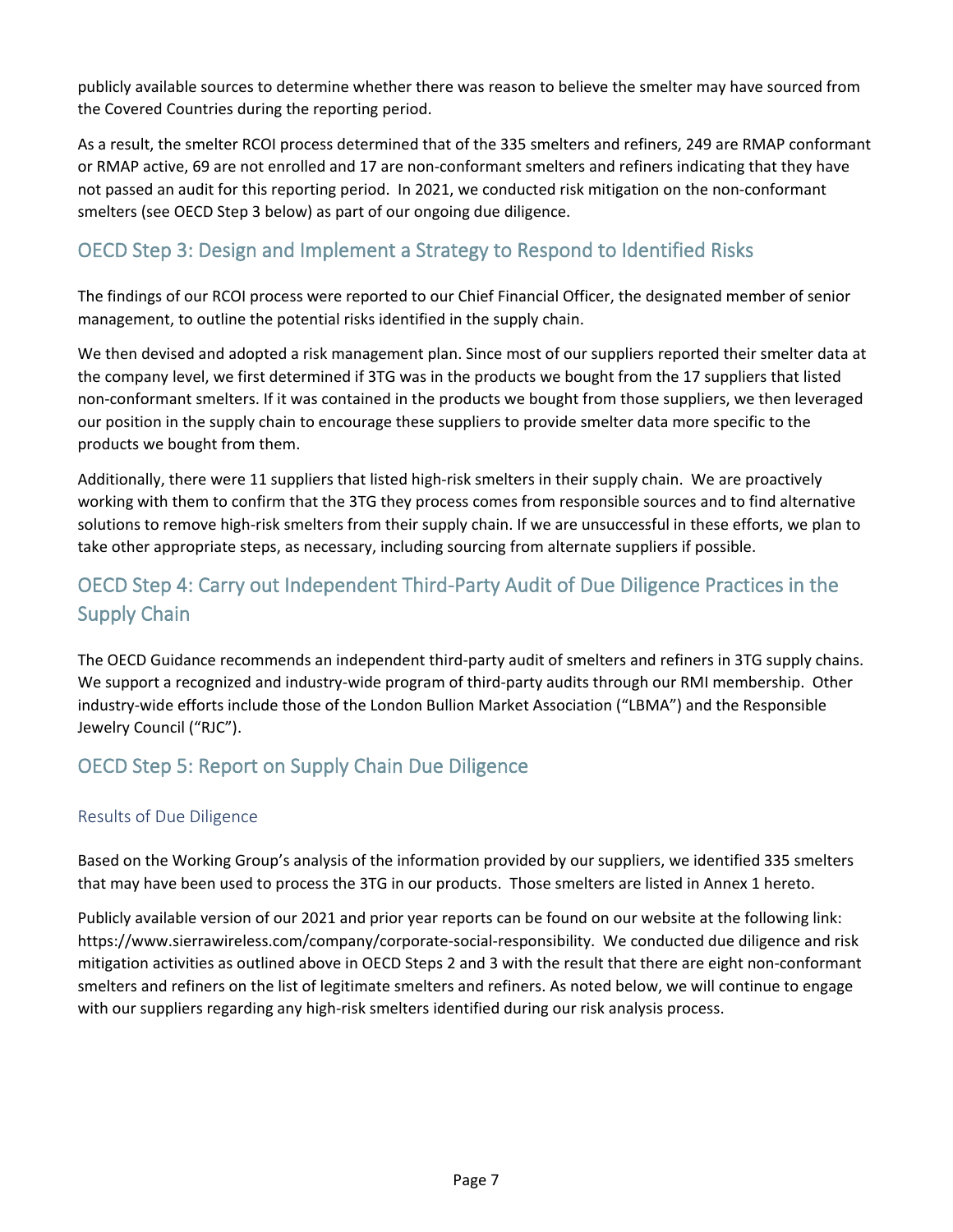### Improvement Measures

For the reporting year 2022, we will continue our due diligence and risk mitigation efforts through the following:

- Continued support of the RMAP third-party supplier audit process.
- Informing the RMAP of high-risk smelters identified because of our due diligence activities.
- Continued engagement with the Company's strategic suppliers including informing suppliers of highrisk smelters identified during our risk analysis.
- Improved data collection and due diligence processes through the continued use of a third-party service provider, improved accuracy of our material and supplier lists and incorporation of lessons learned from the RCOI process.
- Continued improvement of our communication and understanding of conflict-free sourcing criteria.
- The Russian Federation smelters found to have sanctions-related risks will be included in future due diligence campaigns sent to suppliers.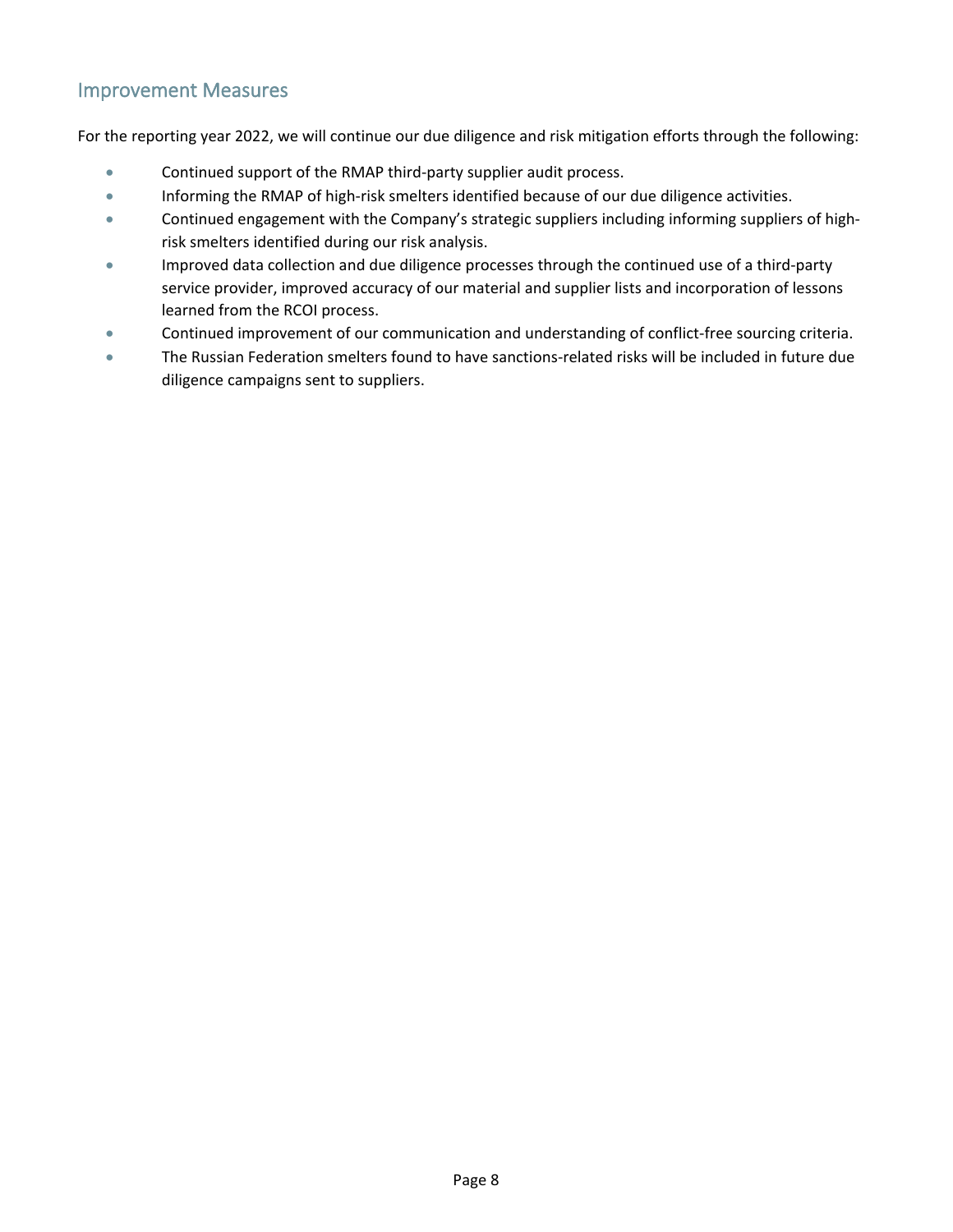# <span id="page-8-0"></span>Annex 1: Smelter List

| <b>Metal</b> | <b>Standard Smelter Name</b>                                     | <b>Smelter Facility Location</b> | <b>Smelter ID</b> |
|--------------|------------------------------------------------------------------|----------------------------------|-------------------|
| Gold         | 8853 S.p.A.                                                      | Italy                            | CID002763         |
| Gold         | Abington Reldan Metals, LLC                                      | <b>United States Of America</b>  | CID002708         |
| Gold         | <b>Advanced Chemical Company</b>                                 | <b>United States Of America</b>  | CID000015         |
| Gold         | African Gold Refinery                                            | Uganda                           | CID003185         |
| Gold         | Aida Chemical Industries Co., Ltd.                               | Japan                            | CID000019         |
| Gold         | Al Etihad Gold Refinery DMCC                                     | <b>United Arab Emirates</b>      | CID002560         |
| Gold         | <b>Alexy Metals</b>                                              | <b>United States Of America</b>  | CID003500         |
| Gold         | Allgemeine Gold-und Silberscheideanstalt A.G.                    | Germany                          | CID000035         |
| Gold         | Almalyk Mining and Metallurgical Complex (AMMC)                  | Uzbekistan                       | CID000041         |
| Gold         | AngloGold Ashanti Corrego do Sitio Mineracao                     | <b>Brazil</b>                    | CID000058         |
| Gold         | Argor-Heraeus S.A.                                               | Switzerland                      | CID000077         |
| Gold         | Asahi Pretec Corp.                                               | Japan                            | CID000082         |
| Gold         | Asahi Refining Canada Ltd.                                       | Canada                           | CID000924         |
| Gold         | Asahi Refining USA Inc.                                          | <b>United States Of America</b>  | CID000920         |
| Gold         | Asaka Riken Co., Ltd.                                            | Japan                            | CID000090         |
| Gold         | Atasay Kuyumculuk Sanayi Ve Ticaret A.S.                         | Turkey                           | CID000103         |
| Gold         | AU Traders and Refiners                                          | South Africa                     | CID002850         |
| Gold         | Augmont Enterprises Private Limited                              | India                            | CID003461         |
| Gold         | Aurubis AG                                                       | Germany                          | CID000113         |
| Gold         | <b>Bangalore Refinery</b>                                        | India                            | CID002863         |
| Gold         | Bangko Sentral ng Pilipinas (Central Bank of the<br>Philippines) | Philippines                      | CID000128         |
| Gold         | <b>Boliden AB</b>                                                | Sweden                           | CID000157         |
| Gold         | C. Hafner GmbH + Co. KG                                          | Germany                          | CID000176         |
| Gold         | C.I Metales Procesados Industriales SAS                          | Colombia                         | CID003421         |
| Gold         | Caridad                                                          | Mexico                           | CID000180         |
| Gold         | CCR Refinery - Glencore Canada Corporation                       | Canada                           | CID000185         |
| Gold         | Cendres + Metaux S.A.                                            | Switzerland                      | CID000189         |
| Gold         | CGR Metalloys Pvt Ltd.                                           | India                            | CID003382         |
| Gold         | Chimet S.p.A.                                                    | Italy                            | CID000233         |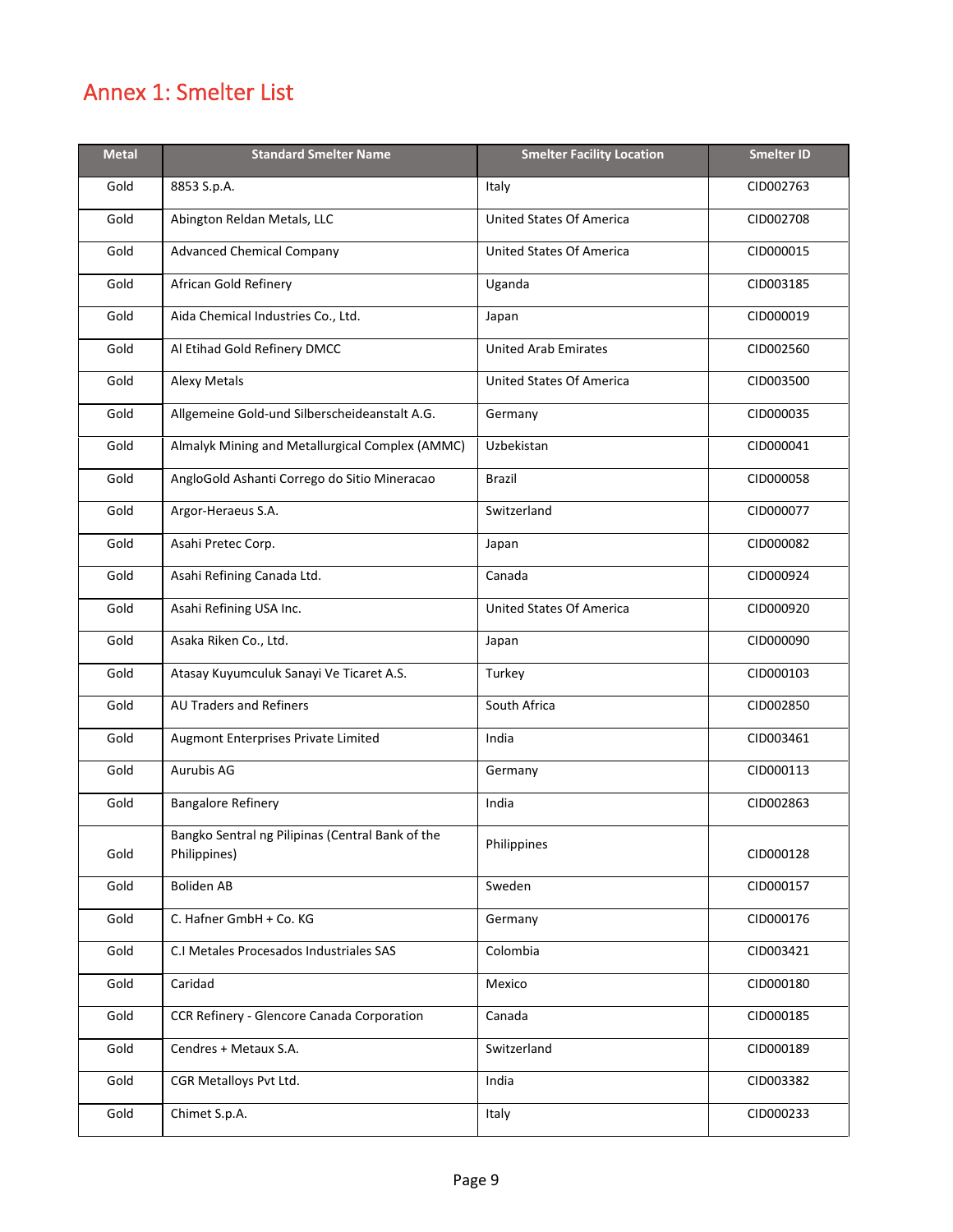| <b>Metal</b> | <b>Standard Smelter Name</b>                               | <b>Smelter Facility Location</b> | <b>Smelter ID</b> |
|--------------|------------------------------------------------------------|----------------------------------|-------------------|
| Gold         | Chugai Mining                                              | Japan                            | CID000264         |
| Gold         | Daye Non-Ferrous Metals Mining Ltd.                        | China                            | CID000343         |
| Gold         | Degussa Sonne / Mond Goldhandel GmbH                       | Germany                          | CID002867         |
| Gold         | Dijllah Gold Refinery FZC                                  | <b>United Arab Emirates</b>      | CID003348         |
| Gold         | Dowa                                                       | Japan                            | CID000401         |
| Gold         | DSC (Do Sung Corporation)                                  | Korea, Republic Of               | CID000359         |
| Gold         | Eco-System Recycling Co., Ltd. East Plant                  | Japan                            | CID000425         |
| Gold         | Eco-System Recycling Co., Ltd. North Plant                 | Japan                            | CID003424         |
| Gold         | Eco-System Recycling Co., Ltd. West Plant                  | Japan                            | CID003425         |
| Gold         | Emerald Jewel Industry India Limited (Unit 1)              | India                            | CID003487         |
| Gold         | Emerald Jewel Industry India Limited (Unit 2)              | India                            | CID003488         |
| Gold         | Emerald Jewel Industry India Limited (Unit 3)              | India                            | CID003489         |
| Gold         | Emerald Jewel Industry India Limited (Unit 4)              | India                            | CID003490         |
| Gold         | <b>Emirates Gold DMCC</b>                                  | United Arab Emirates             | CID002561         |
| Gold         | Fidelity Printers and Refiners Ltd.                        | Zimbabwe                         | CID002515         |
| Gold         | Fujairah Gold FZC                                          | <b>United Arab Emirates</b>      | CID002584         |
| Gold         | GCC Gujrat Gold Centre Pvt. Ltd.                           | India                            | CID002852         |
| Gold         | <b>Geib Refining Corporation</b>                           | <b>United States Of America</b>  | CID002459         |
| Gold         | <b>Gold Coast Refinery</b>                                 | Ghana                            | CID003186         |
| Gold         | Gold Refinery of Zijin Mining Group Co., Ltd.              | China                            | CID002243         |
| Gold         | Great Wall Precious Metals Co., Ltd. of CBPM               | China                            | CID001909         |
| Gold         | Guangdong Jinding Gold Limited                             | China                            | CID002312         |
| Gold         | Guoda Safina High-Tech Environmental Refinery<br>Co., Ltd. | China                            | CID000651         |
| Gold         | Hangzhou Fuchunjiang Smelting Co., Ltd.                    | China                            | CID000671         |
| Gold         | Heimerle + Meule GmbH                                      | Germany                          | CID000694         |
| Gold         | Heraeus Metals Hong Kong Ltd.                              | China                            | CID000707         |
| Gold         | Heraeus Precious Metals GmbH & Co. KG                      | Germany                          | CID000711         |
| Gold         | Hunan Chenzhou Mining Co., Ltd.                            | China                            | CID000767         |
| Gold         | Hunan Guiyang yinxing Nonferrous Smelting Co.,<br>Ltd.     | China                            | CID000773         |
| Gold         | HwaSeong CJ CO., LTD.                                      | Korea, Republic Of               | CID000778         |
| Gold         | Industrial Refining Company                                | Belgium                          | CID002587         |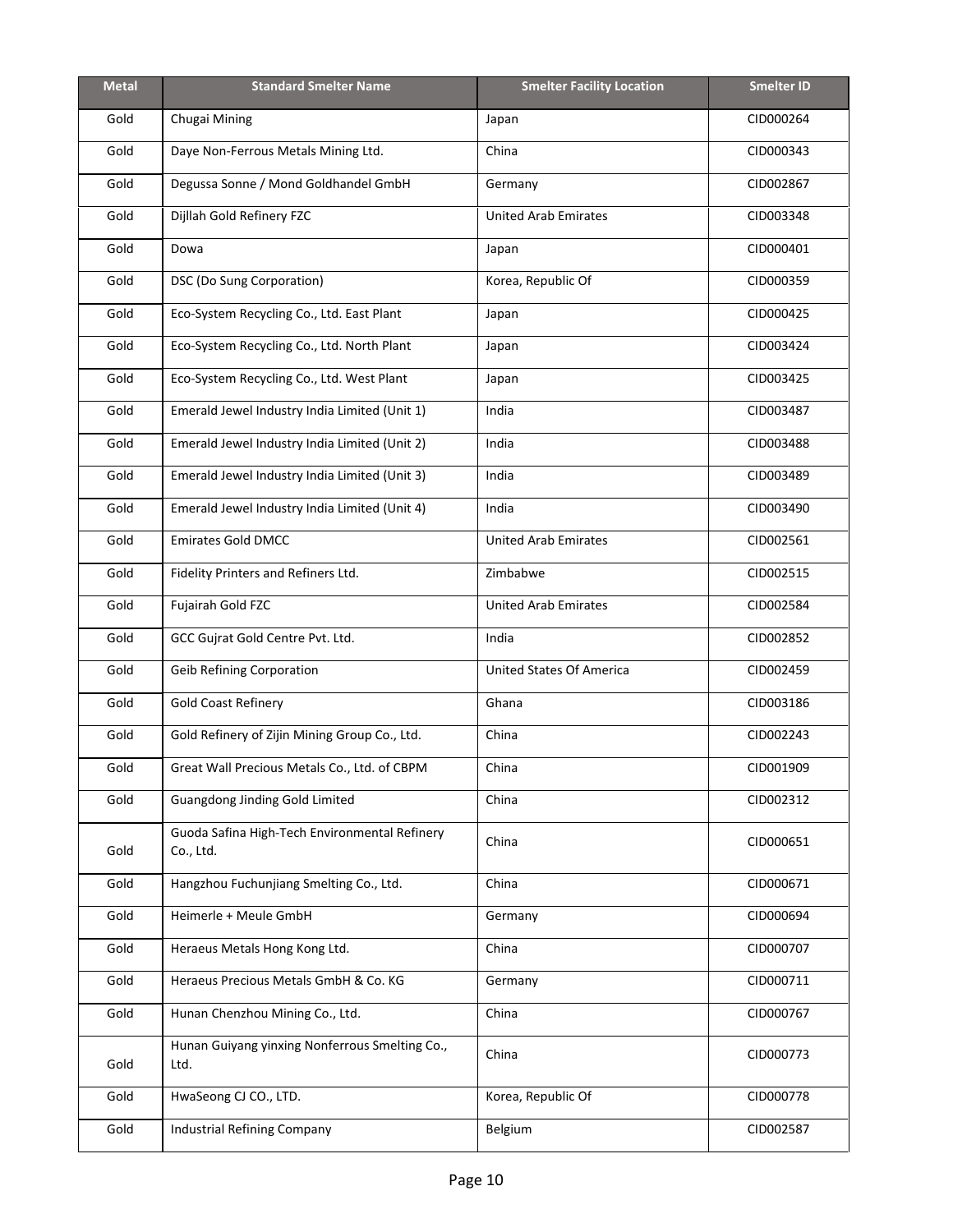| <b>Metal</b> | <b>Standard Smelter Name</b>                                       | <b>Smelter Facility Location</b> | <b>Smelter ID</b> |
|--------------|--------------------------------------------------------------------|----------------------------------|-------------------|
| Gold         | Inner Mongolia Qiankun Gold and Silver Refinery<br>Share Co., Ltd. | China                            | CID000801         |
| Gold         | <b>International Precious Metal Refiners</b>                       | <b>United Arab Emirates</b>      | CID002562         |
| Gold         | Ishifuku Metal Industry Co., Ltd.                                  | Japan                            | CID000807         |
| Gold         | <b>Istanbul Gold Refinery</b>                                      | Turkey                           | CID000814         |
| Gold         | Italpreziosi                                                       | Italy                            | CID002765         |
| Gold         | JALAN & Company                                                    | India                            | CID002893         |
| Gold         | Japan Mint                                                         | Japan                            | CID000823         |
| Gold         | Jiangxi Copper Co., Ltd.                                           | China                            | CID000855         |
| Gold         | JSC Ekaterinburg Non-Ferrous Metal Processing<br>Plant             | <b>Russian Federation</b>        | CID000927         |
| Gold         | <b>JSC Uralelectromed</b>                                          | <b>Russian Federation</b>        | CID000929         |
| Gold         | JX Nippon Mining & Metals Co., Ltd.                                | Japan                            | CID000937         |
| Gold         | K.A. Rasmussen                                                     | Norway                           | CID003497         |
| Gold         | Kaloti Precious Metals                                             | <b>United Arab Emirates</b>      | CID002563         |
| Gold         | Kazakhmys Smelting LLC                                             | Kazakhstan                       | CID000956         |
| Gold         | Kazzinc                                                            | Kazakhstan                       | CID000957         |
| Gold         | Kennecott Utah Copper LLC                                          | <b>United States Of America</b>  | CID000969         |
| Gold         | KGHM Polska Miedz Spolka Akcyjna                                   | Poland                           | CID002511         |
| Gold         | Kojima Chemicals Co., Ltd.                                         | Japan                            | CID000981         |
| Gold         | Korea Zinc Co., Ltd.                                               | Korea, Republic Of               | CID002605         |
| Gold         | Kundan Care Products Ltd.                                          | India                            | CID003463         |
| Gold         | Kyrgyzaltyn JSC                                                    | Kyrgyzstan                       | CID001029         |
| Gold         | Kyshtym Copper-Electrolytic Plant ZAO                              | <b>Russian Federation</b>        | CID002865         |
| Gold         | L'azurde Company For Jewelry                                       | Saudi Arabia                     | CID001032         |
| Gold         | Lingbao Gold Co., Ltd.                                             | China                            | CID001056         |
| Gold         | Lingbao Jinyuan Tonghui Refinery Co., Ltd.                         | China                            | CID001058         |
| Gold         | L'Orfebre S.A.                                                     | Andorra                          | CID002762         |
| Gold         | LS-NIKKO Copper Inc.                                               | Korea, Republic Of               | CID001078         |
| Gold         | LT Metal Ltd.                                                      | Korea, Republic Of               | CID000689         |
| Gold         | Luoyang Zijin Yinhui Gold Refinery Co., Ltd.                       | China                            | CID001093         |
| Gold         | Marsam Metals                                                      | Brazil                           | CID002606         |
| Gold         | Materion                                                           | <b>United States Of America</b>  | CID001113         |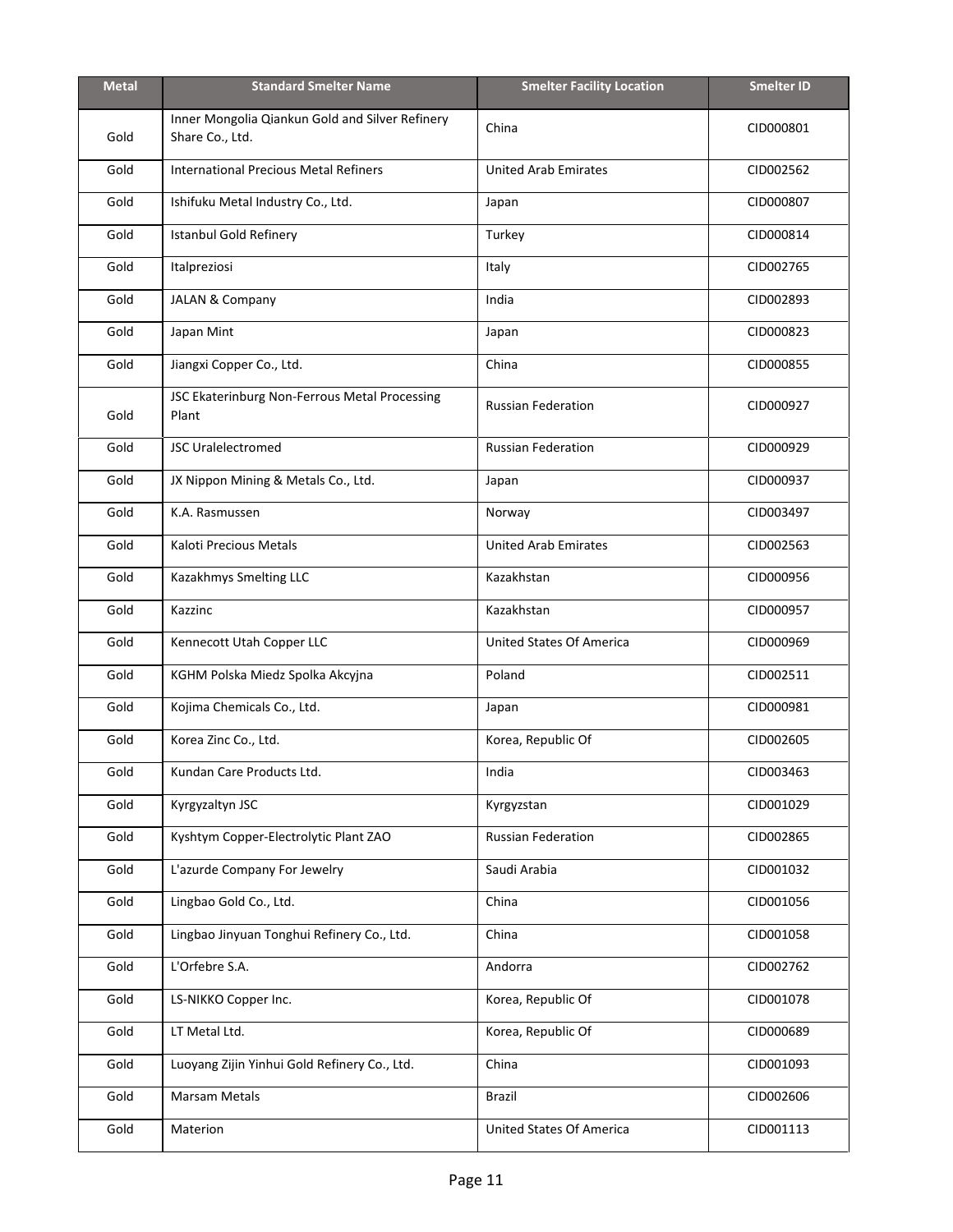| <b>Metal</b> | <b>Standard Smelter Name</b>                                                   | <b>Smelter Facility Location</b> | <b>Smelter ID</b> |
|--------------|--------------------------------------------------------------------------------|----------------------------------|-------------------|
| Gold         | Matsuda Sangyo Co., Ltd.                                                       | Japan                            | CID001119         |
| Gold         | <b>MD Overseas</b>                                                             | India                            | CID003548         |
| Gold         | Metal Concentrators SA (Pty) Ltd.                                              | South Africa                     | CID003575         |
| Gold         | Metallix Refining Inc.                                                         | <b>United States Of America</b>  | CID003557         |
| Gold         | Metalor Technologies (Hong Kong) Ltd.                                          | China                            | CID001149         |
| Gold         | Metalor Technologies (Singapore) Pte., Ltd.                                    | Singapore                        | CID001152         |
| Gold         | Metalor Technologies (Suzhou) Ltd.                                             | China                            | CID001147         |
| Gold         | Metalor Technologies S.A.                                                      | Switzerland                      | CID001153         |
| Gold         | Metalor USA Refining Corporation                                               | <b>United States Of America</b>  | CID001157         |
| Gold         | Metalurgica Met-Mex Penoles S.A. De C.V.                                       | Mexico                           | CID001161         |
| Gold         | Mitsubishi Materials Corporation                                               | Japan                            | CID001188         |
| Gold         | Mitsui Mining and Smelting Co., Ltd.                                           | Japan                            | CID001193         |
| Gold         | MMTC-PAMP India Pvt., Ltd.                                                     | India                            | CID002509         |
| Gold         | Modeltech Sdn Bhd                                                              | Malaysia                         | CID002857         |
| Gold         | Morris and Watson                                                              | New Zealand                      | CID002282         |
| Gold         | <b>Moscow Special Alloys Processing Plant</b>                                  | <b>Russian Federation</b>        | CID001204         |
| Gold         | Nadir Metal Rafineri San. Ve Tic. A.S.                                         | Turkey                           | CID001220         |
| Gold         | Navoi Mining and Metallurgical Combinat                                        | Uzbekistan                       | CID001236         |
| Gold         | NH Recytech Company                                                            | Korea, Republic Of               | CID003189         |
| Gold         | Nihon Material Co., Ltd.                                                       | Japan                            | CID001259         |
| Gold         | Ogussa Osterreichische Gold- und Silber-<br>Scheideanstalt GmbH                | Austria                          | CID002779         |
| Gold         | Ohura Precious Metal Industry Co., Ltd.                                        | Japan                            | CID001325         |
| Gold         | OJSC "The Gulidov Krasnoyarsk Non-Ferrous Metals<br>Plant" (OJSC Krastsvetmet) | <b>Russian Federation</b>        | CID001326         |
| Gold         | <b>OJSC Novosibirsk Refinery</b>                                               | Russian Federation               | CID000493         |
| Gold         | PAMP S.A.                                                                      | Switzerland                      | CID001352         |
| Gold         | Pease & Curren                                                                 | <b>United States Of America</b>  | CID002872         |
| Gold         | Penglai Penggang Gold Industry Co., Ltd.                                       | China                            | CID001362         |
| Gold         | Planta Recuperadora de Metales SpA                                             | Chile                            | CID002919         |
| Gold         | Prioksky Plant of Non-Ferrous Metals                                           | <b>Russian Federation</b>        | CID001386         |
| Gold         | PT Aneka Tambang (Persero) Tbk                                                 | Indonesia                        | CID001397         |
| Gold         | PX Precinox S.A.                                                               | Switzerland                      | CID001498         |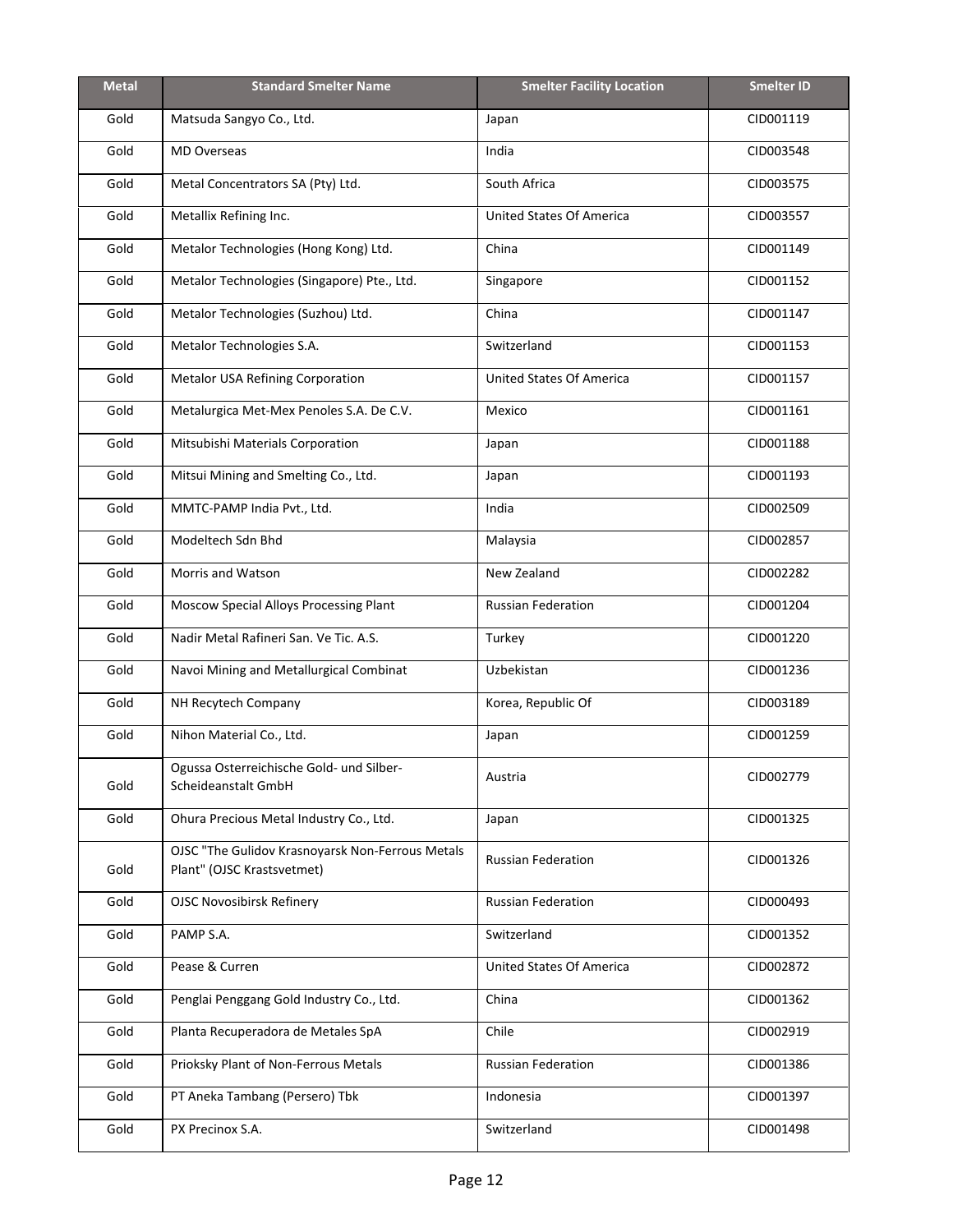| <b>Metal</b> | <b>Standard Smelter Name</b>                                            | <b>Smelter Facility Location</b> | <b>Smelter ID</b> |
|--------------|-------------------------------------------------------------------------|----------------------------------|-------------------|
| Gold         | QG Refining, LLC                                                        | <b>United States Of America</b>  | CID003324         |
| Gold         | Rand Refinery (Pty) Ltd.                                                | South Africa                     | CID001512         |
| Gold         | Refinery of Seemine Gold Co., Ltd.                                      | China                            | CID000522         |
| Gold         | REMONDIS PMR B.V.                                                       | Netherlands                      | CID002582         |
| Gold         | Royal Canadian Mint                                                     | Canada                           | CID001534         |
| Gold         | SAAMP                                                                   | France                           | CID002761         |
| Gold         | Sabin Metal Corp.                                                       | <b>United States Of America</b>  | CID001546         |
| Gold         | Safimet S.p.A                                                           | Italy                            | CID002973         |
| Gold         | SAFINA A.S.                                                             | Czechia                          | CID002290         |
| Gold         | Sai Refinery                                                            | India                            | CID002853         |
| Gold         | <b>Samduck Precious Metals</b>                                          | Korea, Republic Of               | CID001555         |
| Gold         | Samwon Metals Corp.                                                     | Korea, Republic Of               | CID001562         |
| Gold         | Sancus ZFS (L'Orfebre, SA)                                              | Colombia                         | CID003529         |
| Gold         | Sellem Industries Ltd.                                                  | Mauritania                       | CID003540         |
| Gold         | SEMPSA Joyeria Plateria S.A.                                            | Spain                            | CID001585         |
| Gold         | Shandong Humon Smelting Co., Ltd.                                       | China                            | CID002525         |
| Gold         | Shandong Tiancheng Biological Gold Industrial Co.,<br>Ltd.              | China                            | CID001619         |
| Gold         | Shandong Zhaojin Gold & Silver Refinery Co., Ltd.                       | China                            | CID001622         |
| Gold         | Shenzhen Zhonghenglong Real Industry Co., Ltd.                          | China                            | CID002527         |
| Gold         | Shirpur Gold Refinery Ltd.                                              | India                            | CID002588         |
| Gold         | Sichuan Tianze Precious Metals Co., Ltd.                                | China                            | CID001736         |
| Gold         | Singway Technology Co., Ltd.                                            | Taiwan, Province Of China        | CID002516         |
| Gold         | Super Dragon Technology Co., Ltd.                                       | China                            | CID001810         |
| Gold         | SOE Shyolkovsky Factory of Secondary Precious<br>Metals                 | Russian Federation               | CID001756         |
| Gold         | Solar Applied Materials Technology Corp.                                | Taiwan, Province Of China        | CID001761         |
| Gold         | Sovereign Metals                                                        | India                            | CID003383         |
| Gold         | State Research Institute Center for Physical Sciences<br>and Technology | Lithuania                        | CID003153         |
| Gold         | Sudan Gold Refinery                                                     | Sudan                            | CID002567         |
| Gold         | Sumitomo Metal Mining Co., Ltd.                                         | Japan                            | CID001798         |
| Gold         | SungEel HiMetal Co., Ltd.                                               | Korea, Republic Of               | CID002918         |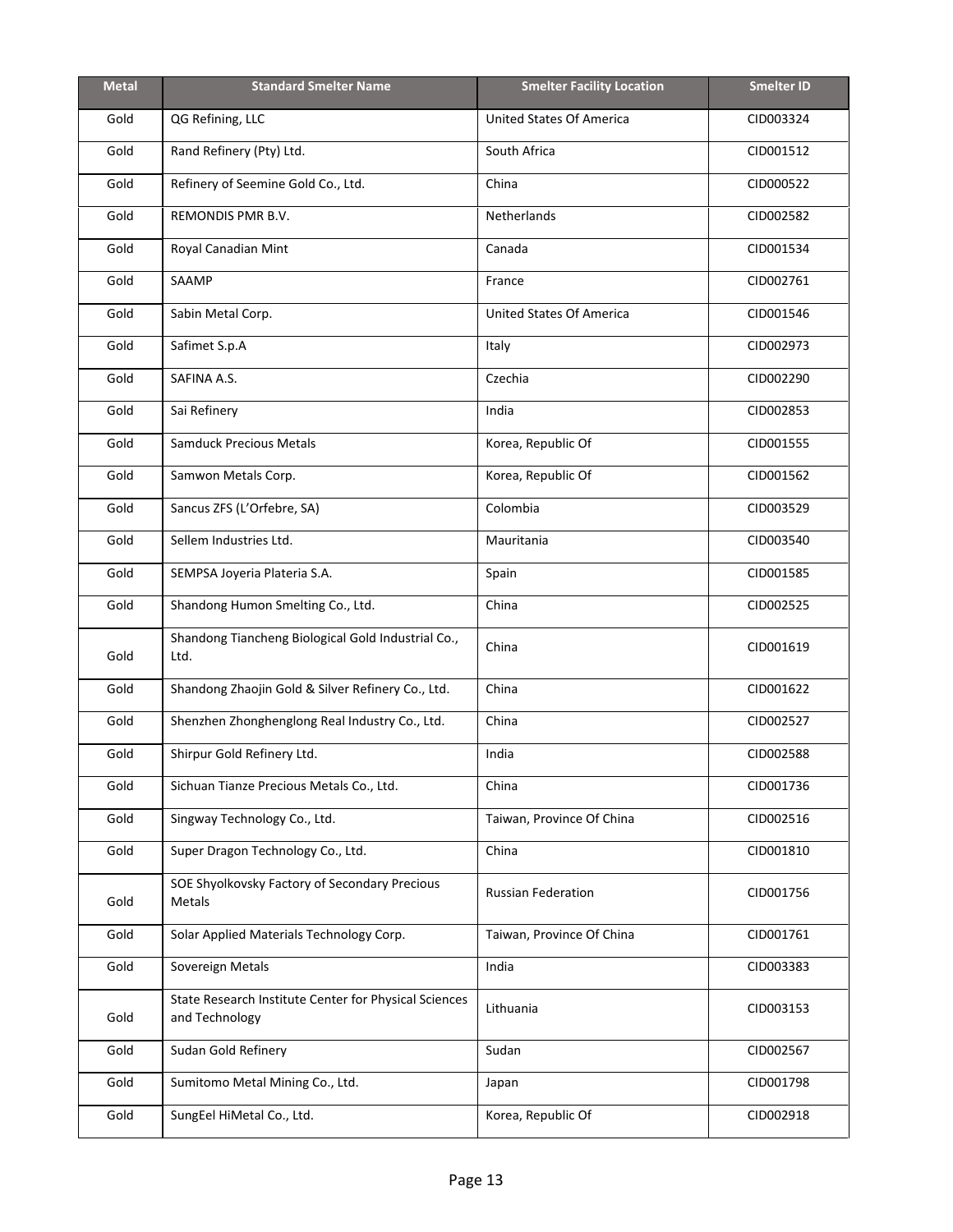| <b>Metal</b> | <b>Standard Smelter Name</b>                           | <b>Smelter Facility Location</b> | <b>Smelter ID</b> |
|--------------|--------------------------------------------------------|----------------------------------|-------------------|
| Gold         | T.C.A S.p.A                                            | Italy                            | CID002580         |
| Gold         | Tanaka Kikinzoku Kogyo K.K.                            | Japan                            | CID001875         |
| Gold         | The Refinery of Shandong Gold Mining Co., Ltd.         | China                            | CID001916         |
| Gold         | Tokuriki Honten Co., Ltd.                              | Japan                            | CID001938         |
| Gold         | Tongling Nonferrous Metals Group Co., Ltd.             | China                            | CID001947         |
| Gold         | TOO Tau-Ken-Altyn                                      | Kazakhstan                       | CID002615         |
| Gold         | Torecom                                                | Korea, Republic Of               | CID001955         |
| Gold         | <b>Umicore Precious Metals Thailand</b>                | Thailand                         | CID002314         |
| Gold         | Umicore S.A. Business Unit Precious Metals Refining    | Belgium                          | CID001980         |
| Gold         | United Precious Metal Refining, Inc.                   | <b>United States Of America</b>  | CID001993         |
| Gold         | Valcambi S.A.                                          | Switzerland                      | CID002003         |
| Gold         | <b>Value Trading</b>                                   | Belgium                          | CID003617         |
| Gold         | WEEEREFINING                                           | France                           | CID003615         |
| Gold         | Western Australian Mint (T/a The Perth Mint)           | Australia                        | CID002030         |
| Gold         | WIELAND Edelmetalle GmbH                               | Germany                          | CID002778         |
| Gold         | Yamakin Co., Ltd.                                      | Japan                            | CID002100         |
| Gold         | Yokohama Metal Co., Ltd.                               | Japan                            | CID002129         |
| Gold         | Yunnan Copper Industry Co., Ltd.                       | China                            | CID000197         |
| Gold         | Zhongyuan Gold Smelter of Zhongjin Gold<br>Corporation | China                            | CID002224         |
| Tantalum     | Changsha South Tantalum Niobium Co., Ltd.              | China                            | CID000211         |
| Tantalum     | F&X Electro-Materials Ltd.                             | China                            | CID000460         |
| Tantalum     | Guangdong Zhiyuan New Material Co., Ltd.               | China                            | CID000616         |
| Tantalum     | JiuJiang JinXin Nonferrous Metals Co., Ltd.            | China                            | CID000914         |
| Tantalum     | Jiujiang Tanbre Co., Ltd.                              | China                            | CID000917         |
| Tantalum     | LSM Brasil S.A.                                        | <b>Brazil</b>                    | CID001076         |
| Tantalum     | Metallurgical Products India Pvt., Ltd.                | India                            | CID001163         |
| Tantalum     | Mineracao Taboca S.A.                                  | Brazil                           | CID001175         |
| Tantalum     | Mitsui Mining and Smelting Co., Ltd.                   | Japan                            | CID001192         |
| Tantalum     | NPM Silmet AS                                          | Estonia                          | CID001200         |
| Tantalum     | Ningxia Orient Tantalum Industry Co., Ltd.             | China                            | CID001277         |
| Tantalum     | QuantumClean                                           | <b>United States Of America</b>  | CID001508         |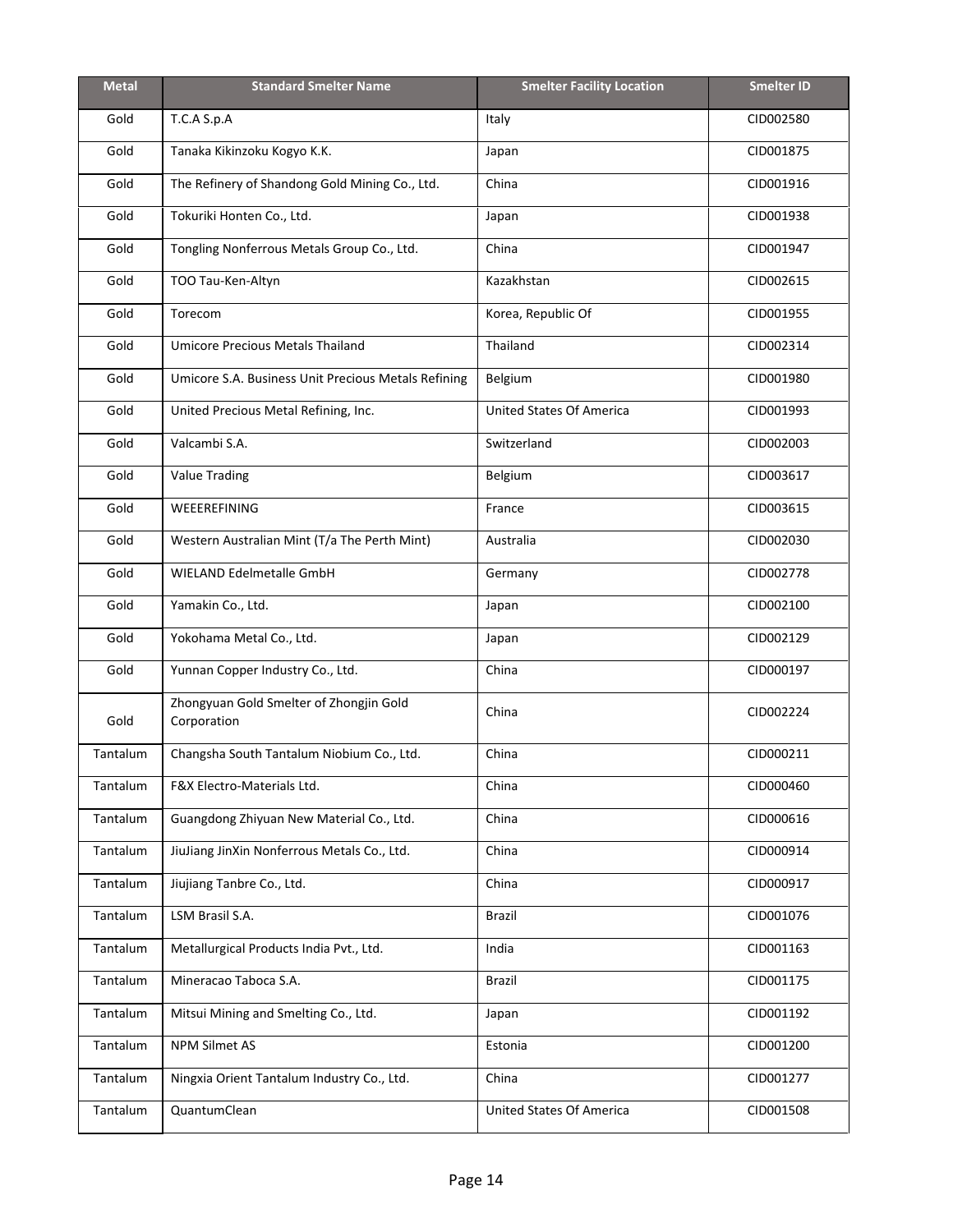| <b>Metal</b>    | <b>Standard Smelter Name</b>                      | <b>Smelter Facility Location</b>        | <b>Smelter ID</b> |
|-----------------|---------------------------------------------------|-----------------------------------------|-------------------|
| <b>Tantalum</b> | Yanling Jincheng Tantalum & Niobium Co., Ltd.     | China                                   | CID001522         |
| Tantalum        | Solikamsk Magnesium Works OAO                     | <b>Russian Federation</b>               | CID001769         |
| Tantalum        | Taki Chemical Co., Ltd.                           | Japan                                   | CID001869         |
| Tantalum        | <b>Telex Metals</b>                               | United States Of America                | CID001891         |
| <b>Tantalum</b> | Ulba Metallurgical Plant JSC                      | Kazakhstan                              | CID001969         |
| Tantalum        | Hengyang King Xing Lifeng New Materials Co., Ltd. | China                                   | CID002492         |
| Tantalum        | D Block Metals, LLC                               | <b>United States Of America</b>         | CID002504         |
| Tantalum        | FIR Metals & Resource Ltd.                        | China                                   | CID002505         |
| Tantalum        | Jiujiang Zhongao Tantalum & Niobium Co., Ltd.     | China                                   | CID002506         |
| Tantalum        | XinXing HaoRong Electronic Material Co., Ltd.     | China                                   | CID002508         |
| Tantalum        | Jiangxi Dinghai Tantalum & Niobium Co., Ltd.      | China                                   | CID002512         |
| Tantalum        | <b>KEMET Blue Metals</b>                          | Mexico                                  | CID002539         |
| Tantalum        | H.C. Starck Co., Ltd.                             | Thailand                                | CID002544         |
| Tantalum        | H.C. Starck Tantalum and Niobium GmbH             | Germany                                 | CID002545         |
| Tantalum        | H.C. Starck Hermsdorf GmbH                        | Germany                                 | CID002547         |
| Tantalum        | H.C. Starck Inc.                                  | <b>United States Of America</b>         | CID002548         |
| <b>Tantalum</b> | H.C. Starck Ltd.                                  | Japan                                   | CID002549         |
| Tantalum        | H.C. Starck Smelting GmbH & Co. KG                | Germany                                 | CID002550         |
| Tantalum        | Global Advanced Metals Boyertown                  | <b>United States Of America</b>         | CID002557         |
| Tantalum        | Global Advanced Metals Aizu                       | Japan                                   | CID002558         |
| Tantalum        | Resind Industria e Comercio Ltda.                 | Brazil                                  | CID002707         |
| Tantalum        | Jiangxi Tuohong New Raw Material                  | China                                   | CID002842         |
| Tantalum        | Yancheng Jinye New Material Technology Co., Ltd.  | China                                   | CID003583         |
| Tin             | Chenzhou Yunxiang Mining and Metallurgy Co., Ltd. | China                                   | CID000228         |
| Tin             | Alpha                                             | <b>United States Of America</b>         | CID000292         |
| Tin             | PT Aries Kencana Sejahtera                        | Indonesia                               | CID000309         |
| Tin             | Dowa                                              | Japan                                   | CID000402         |
| Tin             | <b>EM Vinto</b>                                   | <b>Bolivia (Plurinational State Of)</b> | CID000438         |
| Tin             | Estanho de Rondonia S.A.                          | <b>Brazil</b>                           | CID000448         |
| Tin             | Fenix Metals                                      | Poland                                  | CID000468         |
| Tin             | Gejiu Non-Ferrous Metal Processing Co., Ltd.      | China                                   | CID000538         |
| Tin             | Gejiu Zili Mining And Metallurgy Co., Ltd.        | China                                   | CID000555         |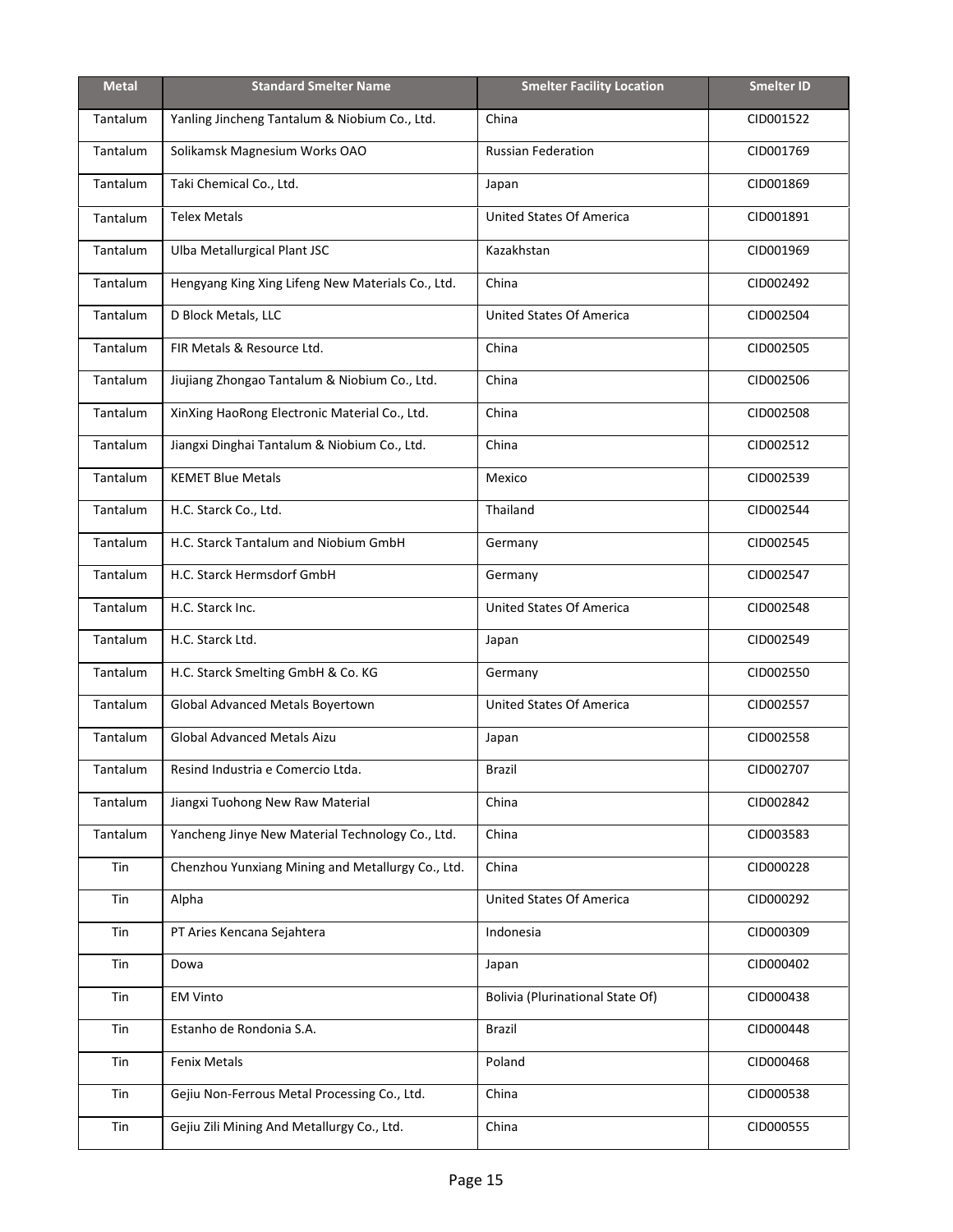| <b>Metal</b> | <b>Standard Smelter Name</b>                   | <b>Smelter Facility Location</b>        | <b>Smelter ID</b> |
|--------------|------------------------------------------------|-----------------------------------------|-------------------|
| Tin          | Gejiu Kai Meng Industry and Trade LLC          | China                                   | CID000942         |
| Tin          | China Tin Group Co., Ltd.                      | China                                   | CID001070         |
| Tin          | Malaysia Smelting Corporation (MSC)            | Malaysia                                | CID001105         |
| Tin          | Metallic Resources, Inc.                       | <b>United States Of America</b>         | CID001142         |
| Tin          | Mineracao Taboca S.A.                          | <b>Brazil</b>                           | CID001173         |
| Tin          | Minsur                                         | Peru                                    | CID001182         |
| Tin          | Mitsubishi Materials Corporation               | Japan                                   | CID001191         |
| Tin          | Jiangxi New Nanshan Technology Ltd.            | China                                   | CID001231         |
| Tin          | Novosibirsk Processing Plant Ltd.              | <b>Russian Federation</b>               | CID001305         |
| Tin          | O.M. Manufacturing (Thailand) Co., Ltd.        | Thailand                                | CID001314         |
| Tin          | Operaciones Metalurgicas S.A.                  | <b>Bolivia (Plurinational State Of)</b> | CID001337         |
| Tin          | PT Artha Cipta Langgeng                        | Indonesia                               | CID001399         |
| Tin          | PT Babel Inti Perkasa                          | Indonesia                               | CID001402         |
| Tin          | PT Babel Surya Alam Lestari                    | Indonesia                               | CID001406         |
| Tin          | PT Belitung Industri Sejahtera                 | Indonesia                               | CID001421         |
| Tin          | PT Bukit Timah                                 | Indonesia                               | CID001428         |
| Tin          | PT Mitra Stania Prima                          | Indonesia                               | CID001453         |
| Tin          | PT Panca Mega Persada                          | Indonesia                               | CID001457         |
| Tin          | PT Prima Timah Utama                           | Indonesia                               | CID001458         |
| Tin          | PT Refined Bangka Tin                          | Indonesia                               | CID001460         |
| Tin          | PT Sariwiguna Binasentosa                      | Indonesia                               | CID001463         |
| Tin          | PT Stanindo Inti Perkasa                       | Indonesia                               | CID001468         |
| Tin          | PT Timah Tbk Kundur                            | Indonesia                               | CID001477         |
| Tin          | PT Timah Tbk Mentok                            | Indonesia                               | CID001482         |
| Tin          | PT Timah Nusantara                             | Indonesia                               | CID001486         |
| Tin          | PT Tinindo Inter Nusa                          | Indonesia                               | CID001490         |
| Tin          | PT Tommy Utama                                 | Indonesia                               | CID001493         |
| Tin          | Rui Da Hung                                    | Taiwan, Province Of China               | CID001539         |
| Tin          | Soft Metais Ltda.                              | Brazil                                  | CID001758         |
| Tin          | Thaisarco                                      | Thailand                                | CID001898         |
| Tin          | Gejiu Yunxin Nonferrous Electrolysis Co., Ltd. | China                                   | CID001908         |
| Tin          | VQB Mineral and Trading Group JSC              | Viet Nam                                | CID002015         |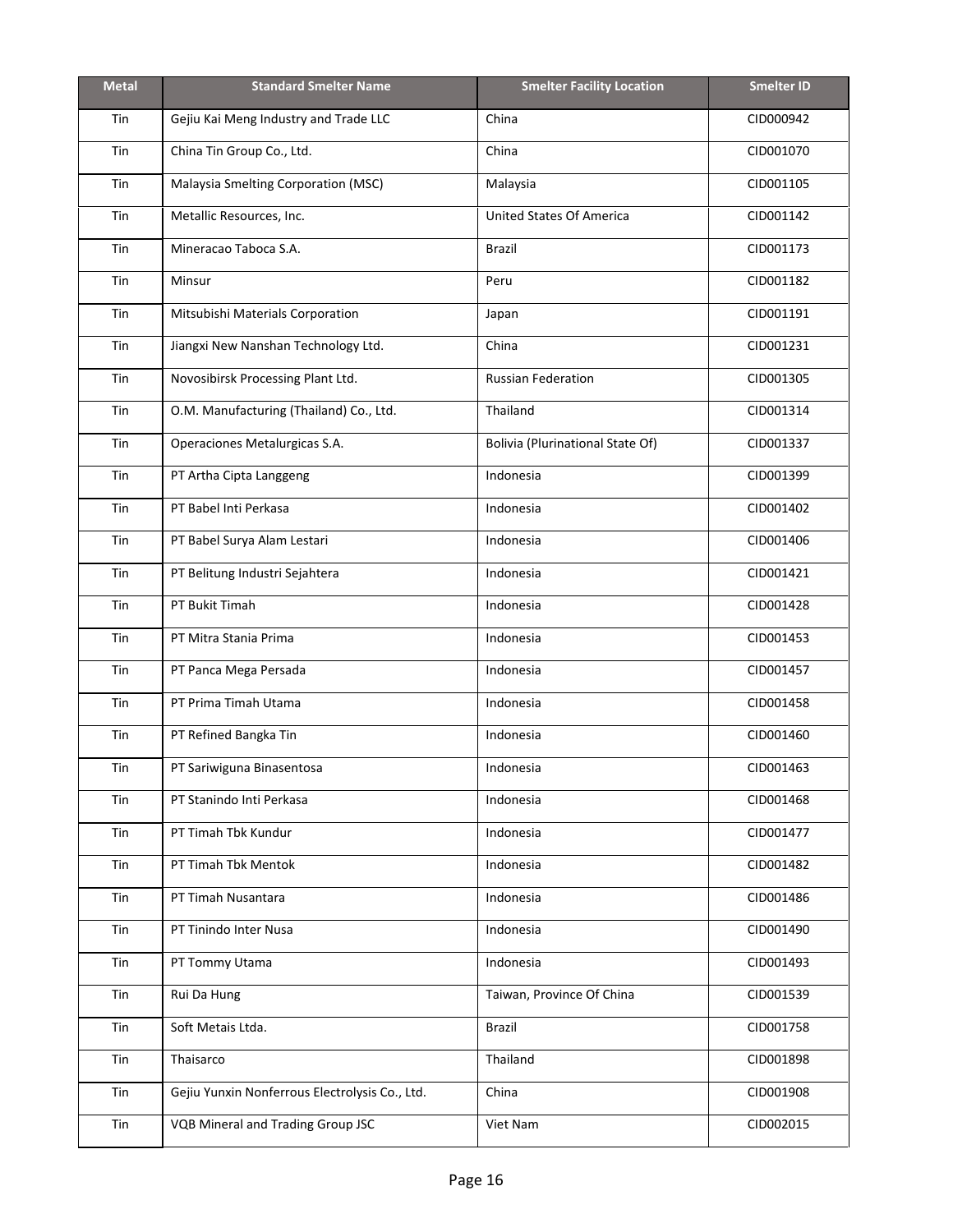| <b>Metal</b> | <b>Standard Smelter Name</b>                                                             | <b>Smelter Facility Location</b> | <b>Smelter ID</b> |
|--------------|------------------------------------------------------------------------------------------|----------------------------------|-------------------|
| Tin          | White Solder Metalurgia e Mineracao Ltda.                                                | <b>Brazil</b>                    | CID002036         |
| Tin          | Yunnan Chengfeng Non-ferrous Metals Co., Ltd.                                            | China                            | CID002158         |
| Tin          | Yunnan Tin Company Limited                                                               | China                            | CID002180         |
| Tin          | CV Venus Inti Perkasa                                                                    | Indonesia                        | CID002455         |
| Tin          | Magnu's Minerais Metais e Ligas Ltda.                                                    | Brazil                           | CID002468         |
| Tin          | PT Tirus Putra Mandiri                                                                   | Indonesia                        | CID002478         |
| Tin          | Melt Metais e Ligas S.A.                                                                 | <b>Brazil</b>                    | CID002500         |
| Tin          | PT ATD Makmur Mandiri Jaya                                                               | Indonesia                        | CID002503         |
| Tin          | O.M. Manufacturing Philippines, Inc.                                                     | Philippines                      | CID002517         |
| Tin          | Electro-Mechanical Facility of the Cao Bang<br>Minerals & Metallurgy Joint Stock Company | Viet Nam                         | CID002572         |
| Tin          | Nghe Tinh Non-Ferrous Metals Joint Stock Company                                         | Viet Nam                         | CID002573         |
| Tin          | Tuyen Quang Non-Ferrous Metals Joint Stock<br>Company                                    | Viet Nam                         | CID002574         |
| Tin          | PT Cipta Persada Mulia                                                                   | Indonesia                        | CID002696         |
| Tin          | An Vinh Joint Stock Mineral Processing Company                                           | Viet Nam                         | CID002703         |
| Tin          | Resind Industria e Comercio Ltda.                                                        | Brazil                           | CID002706         |
| Tin          | Super Ligas                                                                              | Brazil                           | CID002756         |
| Tin          | Metallo Belgium N.V.                                                                     | Belgium                          | CID002773         |
| Tin          | Metallo Spain S.L.U.                                                                     | Spain                            | CID002774         |
| Tin          | PT Sukses Inti Makmur                                                                    | Indonesia                        | CID002816         |
| Tin          | Thai Nguyen Mining and Metallurgy Co., Ltd.                                              | Viet Nam                         | CID002834         |
| Tin          | PT Menara Cipta Mulia                                                                    | Indonesia                        | CID002835         |
| Tin          | Modeltech Sdn Bhd                                                                        | Malaysia                         | CID002858         |
| Tin          | Guangdong Hanhe Non-Ferrous Metal Co., Ltd.                                              | China                            | CID003116         |
| Tin          | Chifeng Dajingzi Tin Industry Co., Ltd.                                                  | China                            | CID003190         |
| Tin          | PT Bangka Serumpun                                                                       | Indonesia                        | CID003205         |
| Tin          | Pongpipat Company Limited                                                                | Myanmar                          | CID003208         |
| Tin          | Tin Technology & Refining                                                                | <b>United States Of America</b>  | CID003325         |
| Tin          | Dongguan CiEXPO Environmental Engineering Co.,<br>Ltd.                                   | China                            | CID003356         |
| Tin          | Ma'anshan Weitai Tin Co., Ltd.                                                           | China                            | CID003379         |
| Tin          | PT Masbro Alam Stania                                                                    | Indonesia                        | CID003380         |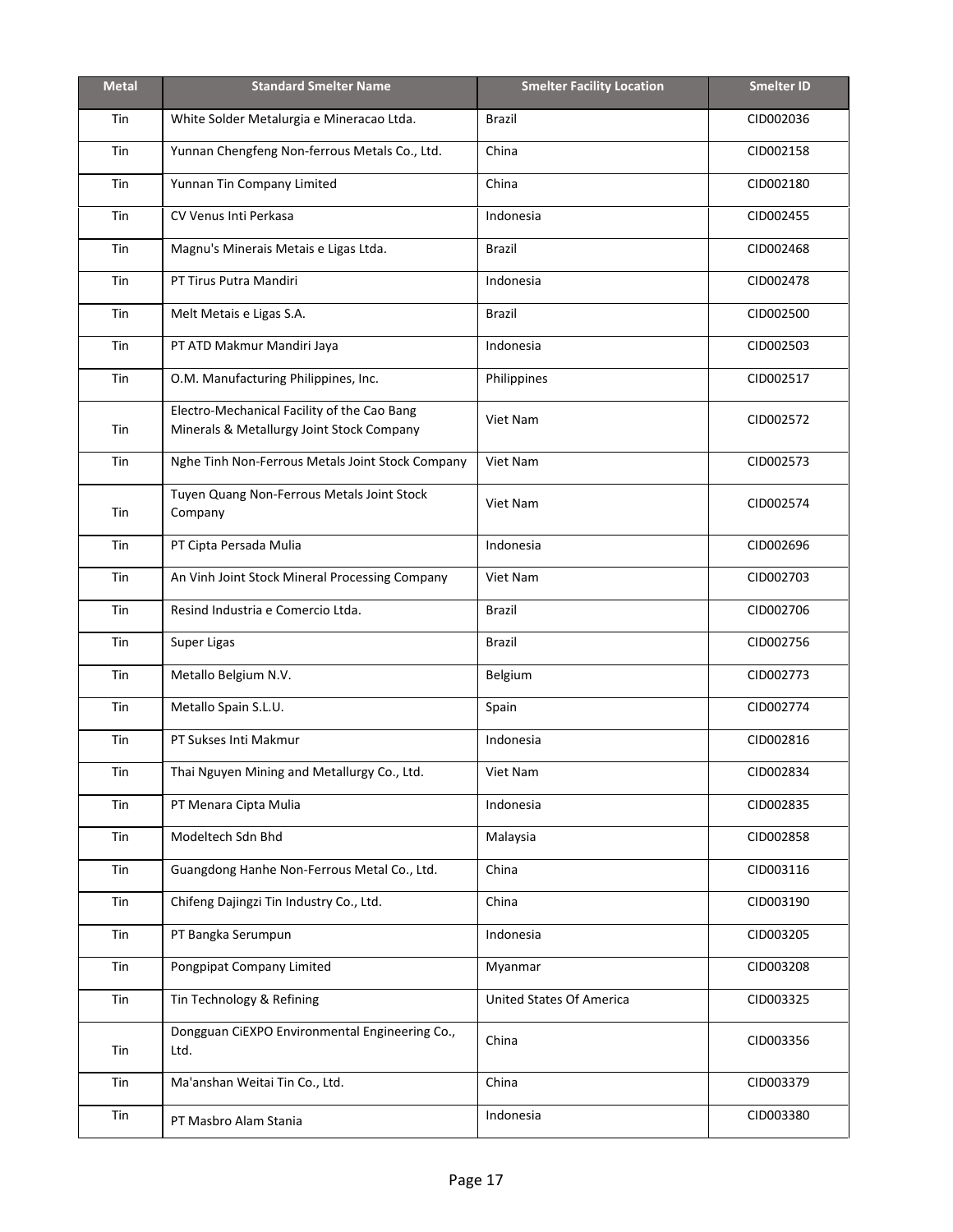| <b>Metal</b> | <b>Standard Smelter Name</b>                                                    | <b>Smelter Facility Location</b> | <b>Smelter ID</b> |
|--------------|---------------------------------------------------------------------------------|----------------------------------|-------------------|
| Tin          | PT Rajawali Rimba Perkasa                                                       | Indonesia                        | CID003381         |
| Tin          | Luna Smelter, Ltd.                                                              | Rwanda                           | CID003387         |
| Tin          | Yunnan Yunfan Non-ferrous Metals Co., Ltd.                                      | China                            | CID003397         |
| Tin          | Precious Minerals and Smelting Limited                                          | India                            | CID003409         |
| Tin          | Gejiu City Fuxiang Industry and Trade Co., Ltd.                                 | China                            | CID003410         |
| Tin          | PT Mitra Sukses Globalindo                                                      | Indonesia                        | CID003449         |
| Tin          | CRM Fundicao De Metais E Comercio De<br>Equipamentos Eletronicos Do Brasil Ltda | <b>Brazil</b>                    | CID003486         |
| Tin          | <b>CRM Synergies</b>                                                            | Spain                            | CID003524         |
| Tin          | Fabrica Auricchio Industria e Comercio Ltda.                                    | <b>Brazil</b>                    | CID003582         |
| Tungsten     | A.L.M.T. Corp.                                                                  | Japan                            | CID000004         |
| Tungsten     | Kennametal Huntsville                                                           | <b>United States Of America</b>  | CID000105         |
| Tungsten     | Guangdong Xianglu Tungsten Co., Ltd.                                            | China                            | CID000218         |
| Tungsten     | Chongyi Zhangyuan Tungsten Co., Ltd.                                            | China                            | CID000258         |
| Tungsten     | CNMC (Guangxi) PGMA Co., Ltd.                                                   | China                            | CID000281         |
| Tungsten     | Global Tungsten & Powders Corp.                                                 | <b>United States Of America</b>  | CID000568         |
| Tungsten     | Hunan Chenzhou Mining Co., Ltd.                                                 | China                            | CID000766         |
| Tungsten     | Hunan Chunchang Nonferrous Metals Co., Ltd.                                     | China                            | CID000769         |
| Tungsten     | Japan New Metals Co., Ltd.                                                      | Japan                            | CID000825         |
| Tungsten     | Ganzhou Huaxing Tungsten Products Co., Ltd.                                     | China                            | CID000875         |
| Tungsten     | <b>Kennametal Fallon</b>                                                        | <b>United States Of America</b>  | CID000966         |
| Tungsten     | Wolfram Bergbau und Hutten AG                                                   | Austria                          | CID002044         |
| Tungsten     | Xiamen Tungsten Co., Ltd.                                                       | China                            | CID002082         |
| Tungsten     | Jiangxi Minmetals Gao'an Non-ferrous Metals Co.,<br>Ltd.                        | China                            | CID002313         |
| Tungsten     | Ganzhou Jiangwu Ferrotungsten Co., Ltd.                                         | China                            | CID002315         |
| Tungsten     | Jiangxi Yaosheng Tungsten Co., Ltd.                                             | China                            | CID002316         |
| Tungsten     | Jiangxi Xinsheng Tungsten Industry Co., Ltd.                                    | China                            | CID002317         |
| Tungsten     | Jiangxi Tonggu Non-ferrous Metallurgical &<br>Chemical Co., Ltd.                | China                            | CID002318         |
| Tungsten     | Malipo Haiyu Tungsten Co., Ltd.                                                 | China                            | CID002319         |
| Tungsten     | Xiamen Tungsten (H.C.) Co., Ltd.                                                | China                            | CID002320         |
| Tungsten     | Jiangxi Gan Bei Tungsten Co., Ltd.                                              | China                            | CID002321         |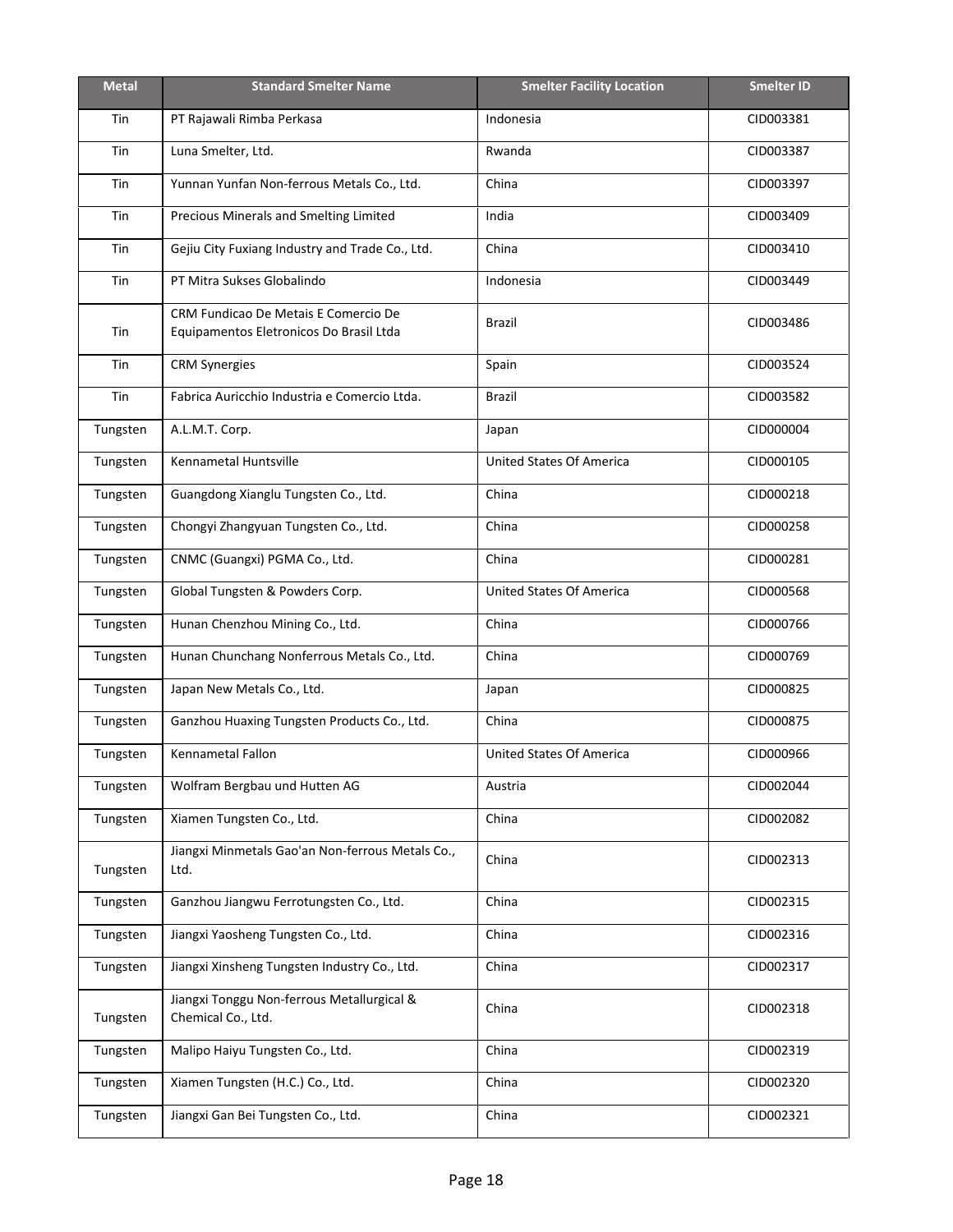<span id="page-18-0"></span>

| <b>Metal</b> | <b>Standard Smelter Name</b>                                   | <b>Smelter Facility Location</b> | <b>Smelter ID</b> |
|--------------|----------------------------------------------------------------|----------------------------------|-------------------|
| Tungsten     | Ganzhou Seadragon W & Mo Co., Ltd.                             | China                            | CID002494         |
| Tungsten     | Asia Tungsten Products Vietnam Ltd.                            | Viet Nam                         | CID002502         |
| Tungsten     | Chenzhou Diamond Tungsten Products Co., Ltd.                   | China                            | CID002513         |
| Tungsten     | H.C. Starck Tungsten GmbH                                      | Germany                          | CID002541         |
| Tungsten     | H.C. Starck Smelting GmbH & Co. KG                             | Germany                          | CID002542         |
| Tungsten     | Masan Tungsten Chemical LLC (MTC)                              | Viet Nam                         | CID002543         |
| Tungsten     | Jiangwu H.C. Starck Tungsten Products Co., Ltd.                | China                            | CID002551         |
| Tungsten     | Niagara Refining LLC                                           | <b>United States Of America</b>  | CID002589         |
| Tungsten     | China Molybdenum Co., Ltd.                                     | China                            | CID002641         |
| Tungsten     | Ganzhou Haichuang Tungsten Co., Ltd.                           | China                            | CID002645         |
| Tungsten     | Hydrometallurg, JSC                                            | <b>Russian Federation</b>        | CID002649         |
| Tungsten     | Unecha Refractory metals plant                                 | <b>Russian Federation</b>        | CID002724         |
| Tungsten     | Philippine Chuangxin Industrial Co., Inc.                      | Philippines                      | CID002827         |
| Tungsten     | Xinfeng Huarui Tungsten & Molybdenum New<br>Material Co., Ltd. | China                            | CID002830         |
| Tungsten     | <b>ACL Metais Eireli</b>                                       | <b>Brazil</b>                    | CID002833         |
| Tungsten     | Moliren Ltd.                                                   | <b>Russian Federation</b>        | CID002845         |
| Tungsten     | KGETS Co., Ltd.                                                | Korea, Republic Of               | CID003388         |
| Tungsten     | Fujian Ganmin RareMetal Co., Ltd.                              | China                            | CID003401         |
| Tungsten     | Lianyou Metals Co., Ltd.                                       | Taiwan, Province Of China        | CID003407         |
| Tungsten     | JSC "Kirovgrad Hard Alloys Plant"                              | <b>Russian Federation</b>        | CID003408         |
| Tungsten     | NPP Tyazhmetprom LLC                                           | <b>Russian Federation</b>        | CID003416         |
| Tungsten     | GEM Co., Ltd.                                                  | China                            | CID003417         |
| Tungsten     | Albasteel Industria e Comercio de Ligas Para<br>Fundicao Ltd.  | Brazil                           | CID003427         |
| Tungsten     | Cronimet Brasil Ltda                                           | Brazil                           | CID003468         |
| Tungsten     | Artek LLC                                                      | <b>Russian Federation</b>        | CID003553         |
| Tungsten     | Fujian Xinlu Tungsten                                          | China                            | CID003609         |
| Tungsten     | 000 "Technolom" 2                                              | <b>Russian Federation</b>        | CID003612         |
| Tungsten     | 000 "Technolom" 1                                              | <b>Russian Federation</b>        | CID003614         |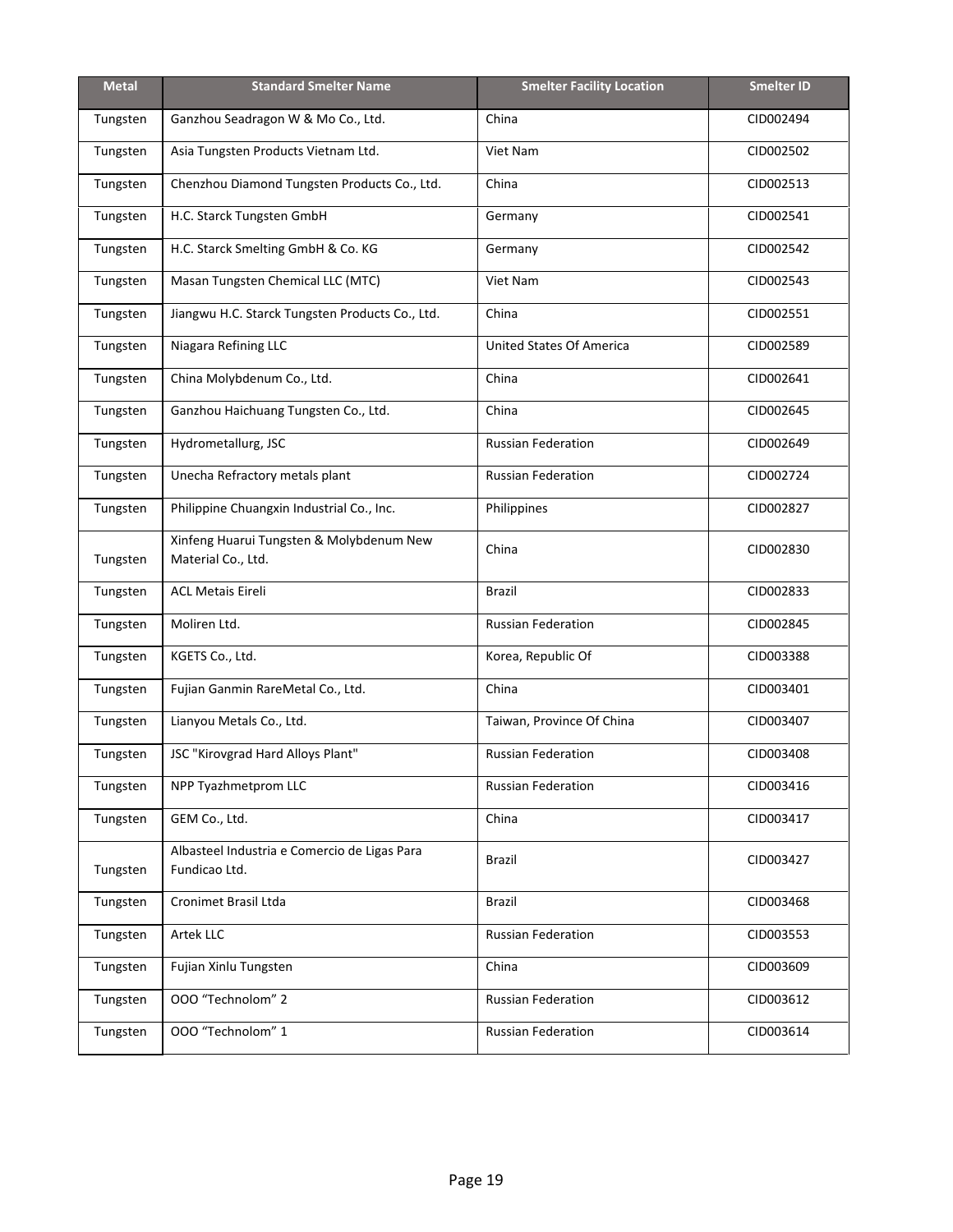# Annex 2: Countries of Origin

Below is an aggregated list of countries of origin, to the extent known, from which the Smelters identified in Annex 1 are believed to have sourced conflict minerals, based on data available as of April 08, 2022.

| Argentina                               | Guatemala          | Portugal                                                       |
|-----------------------------------------|--------------------|----------------------------------------------------------------|
| Armenia                                 | Guinea             | Russia Federation                                              |
| Australia                               | Guyana             | Rwanda                                                         |
| Austria                                 | Honduras           | Saudi Arabia                                                   |
| Azerbaijan                              | India              | Serbia                                                         |
| Benin                                   | Indonesia          | Sierra Leone                                                   |
| <b>Bolivia (Plurinational State of)</b> | <b>Ivory Coast</b> | Singapore                                                      |
| Botswana                                | Japan              | Slovakia                                                       |
| <b>Brazil</b>                           | Kazakhstan         | Solomon Islands                                                |
| <b>Bulgaria</b>                         | Kenya              | South Africa                                                   |
| <b>Burkina Faso</b>                     | Kyrgyzstan         | South Korea                                                    |
| <b>Burundi</b>                          | Laos               | Spain                                                          |
| Canada                                  | Liberia            | Sudan                                                          |
| Chile                                   | Madagascar         | Suriname                                                       |
| China                                   | Malaysia           | Swaziland                                                      |
| Colombia                                | Mali               | Sweden                                                         |
| Costa Rica                              | Mauritania         | Taiwan                                                         |
| Cote d'Ivoire                           | Mexico             | Tajikistan                                                     |
| Cuba                                    | Mongolia           | Tanzania                                                       |
| Cyprus                                  | Montenegro         | Thailand                                                       |
| Democratic Republic of the Congo        | Morocco            | Turkey                                                         |
| Dominican Republic                      | Mozambique         | Uganda                                                         |
| Ecuador                                 | Myanmar            | United Kingdom of Great<br><b>Britain and Northern Ireland</b> |
| Eritrea                                 | Namibia            | <b>United States of America</b>                                |
| Ethiopia                                | New Zealand        | Uruguay                                                        |